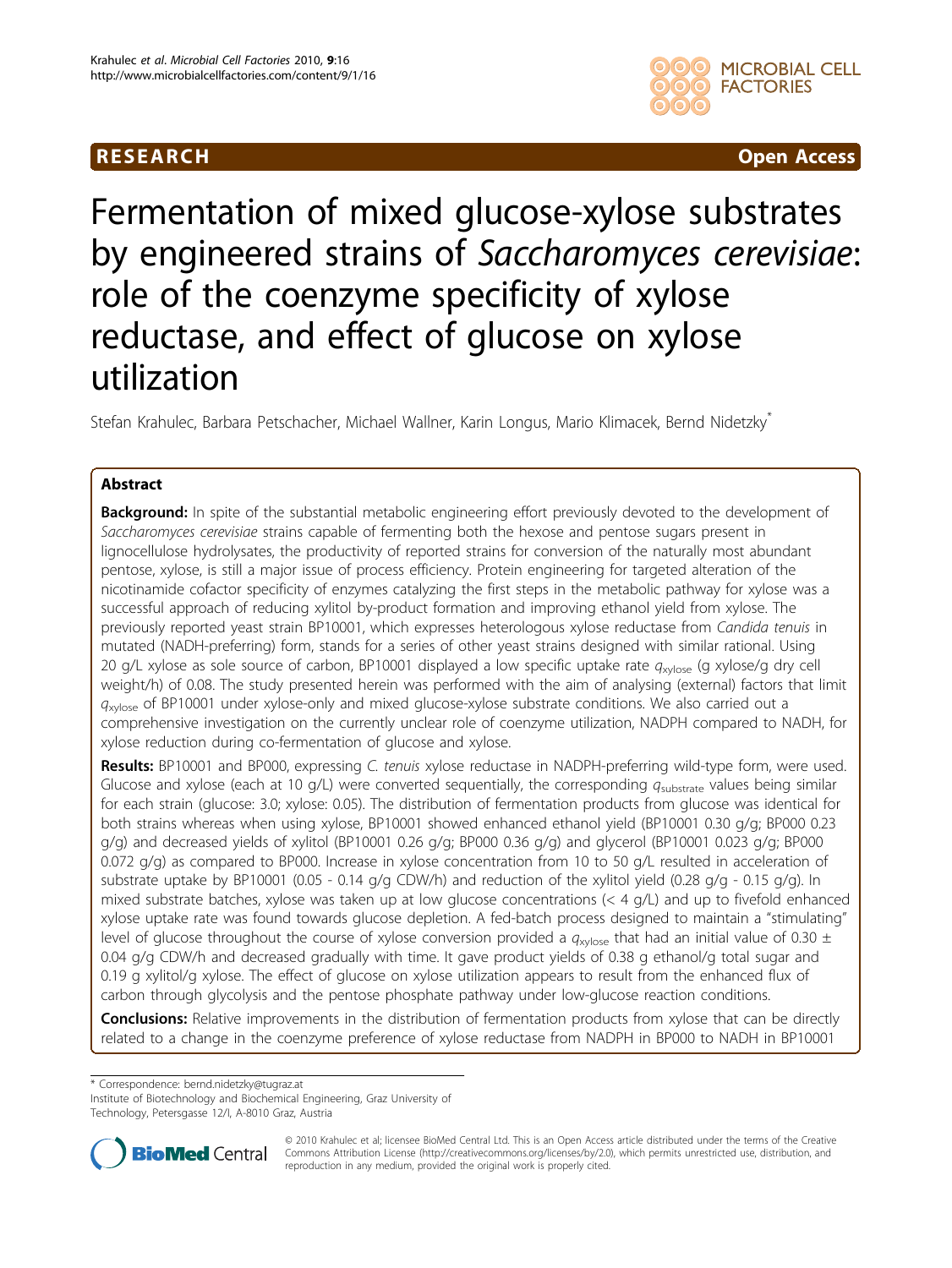increase in response to an increase in the initial concentration of the pentose substrate from 10 to 50 g/L. An inverse relationship between xylose uptake rate and xylitol yield for BP10001 implies that xylitol by-product formation is controlled not only by coenzyme regeneration during two-step oxidoreductive conversion of xylose into xylulose. Although xylose is not detectably utilized at glucose concentrations greater than 4 g/L, the presence of a low residual glucose concentration (< 2 g/L) promotes the uptake of xylose and its conversion into ethanol with only moderate xylitol by-product formation. A fed-batch reaction that maintains glucose in the useful concentration range and provides a constant  $q_{glucose}$  may be useful for optimizing  $q_{xylose}$  in processes designed for co-fermentation of glucose and xylose.

# Background

A substantial metabolic engineering effort has been directed towards development of strains of Saccharomyces cerevisiae capable of fermenting both the hexoses (mainly D-glucose) and pentoses (mainly D-xylose and L-arabinose) present in lignocellulose hydrolysates [[1-5](#page-12-0)]. The repertoire of substrates utilized by S. cerevisiae in wild-type form does not include either pentose. Expression of heterologous pathways for conversion of D-xylose and L-arabinose has yielded strains showing the required substrate scope [[1,4\]](#page-12-0). However, production of ethanol from the pentoses is by far less efficient in terms of specific productivity as compared to the fermentation of glucose. There is clearly not a single limiting step in pentose fermentation by S. cerevisiae and therefore, strain engineering for enhanced flux from substrate to ethanol remains a challenge. Depending on the route explored for conversion of D-xylose and L-arabinose into D-xylulose, maintenance of a balanced ratio for oxidized and reduced forms of NADP<sup>+</sup> and NAD<sup>+</sup> constitutes a fundamental issue of strain physiology during pentose fermentation. Utilization of (mainly) NADPH for reduction when  $NAD<sup>+</sup>$  is exclusively employed for oxidation results in a poor recycling of redox cofactors in the initial steps of pentose metabolism which in turn leads to a highly unfavourable distribution of fermentation products in which by-products like xylitol are formed in excess [[1,5-7](#page-12-0)].

Protein engineering to alter the coenzyme specificity of xylose reductase (XR) or xylitol dehydrogenase (XDH) such that a reasonably matched pair of  $NAD^+$  or NADP<sup>+</sup>-utilizing enzymes is obtained, respectively, was a useful strategy towards generation of yeast strains with improved capabilities for fermentation of xylose [\[8](#page-12-0)-[13](#page-12-0)]. The role of coenzyme recycling in the steps of XR and XDH is well demonstrated for conditions in which xylose is the sole source of carbon [[8,10](#page-12-0)-[12\]](#page-12-0). However, the situation is less clear for co-fermentation of glucose and xylose. Imbalance resulting from the two-step isomerization of xylose into xylulose may be alleviated through metabolism of glucose via the oxidative pentose phosphate pathway as this produces, hence regenerates NADPH [[14,15\]](#page-12-0). Despite a number of studies, the impact of glucose on fermentation of xylose by S. cerevisiae strains harbouring engineered forms of XR or XDH clearly necessitates clarification.

High concentrations of glucose have been known to suppress utilization of xylose by engineered strains of S. cerevisiae, explicable on account of the specificity of sugar transporters naturally available to this organism [[16](#page-12-0)-[19\]](#page-12-0). However, it was also observed that xylose uptake was enhanced at low concentrations of glucose as compared to otherwise identical reaction conditions lacking glucose [[15,17,20](#page-12-0)]. The physiological basis for acceleration of xylose consumption when glucose is present is not entirely clear. Notwithstanding, a fed-batch reaction in which a constant promoting level of glucose is maintained throughout the course of sugar conversion was considered a potentially useful process option for pentose fermentation [[17](#page-12-0)]. It was also shown recently that the fed-batch reaction can be realized practically in a process of "simultaneous saccharification and fermentation", in short SSF. The SSF starts from a lignocellulose substrate in which using suitable pretreatment, most of the hemicellulose has already been degraded to soluble sugars, mainly pentoses, while the cellulose remains polymeric. The glucose is then released continuously by the action of cellulases ("saccharification"), resulting in an enhanced co-fermentation of glucose and the pentoses, especially xylose [\[21](#page-12-0)].

Using a pair of previously described xylose-fermenting strains of S. cerevisiae in which one (BP000) expresses the gene encoding CtXR in the NADPH-preferring wildtype form and another (BP10001) expresses the gene for a doubly mutated NADH-preferring variant of this enzyme [[8\]](#page-12-0), we herein performed a comprehensive examination of how improved recycling of NADH in the steps of XR and XDH affects sugar fermentation for a mixed glucose-xylose substrate. The NAD<sup>+</sup>-specific XDH from the yeast Galactocandida mastotermitis was used. The results show that benefits in terms of ethanol yield resulting from the use of an engineered XR are realized fully under co-fermentation conditions, which is a novel finding. We also analysed (external) factors that limit  $q_{\text{xylose}}$  of BP10001 under xylose-only and mixed glucose-xylose substrate conditions. An inverse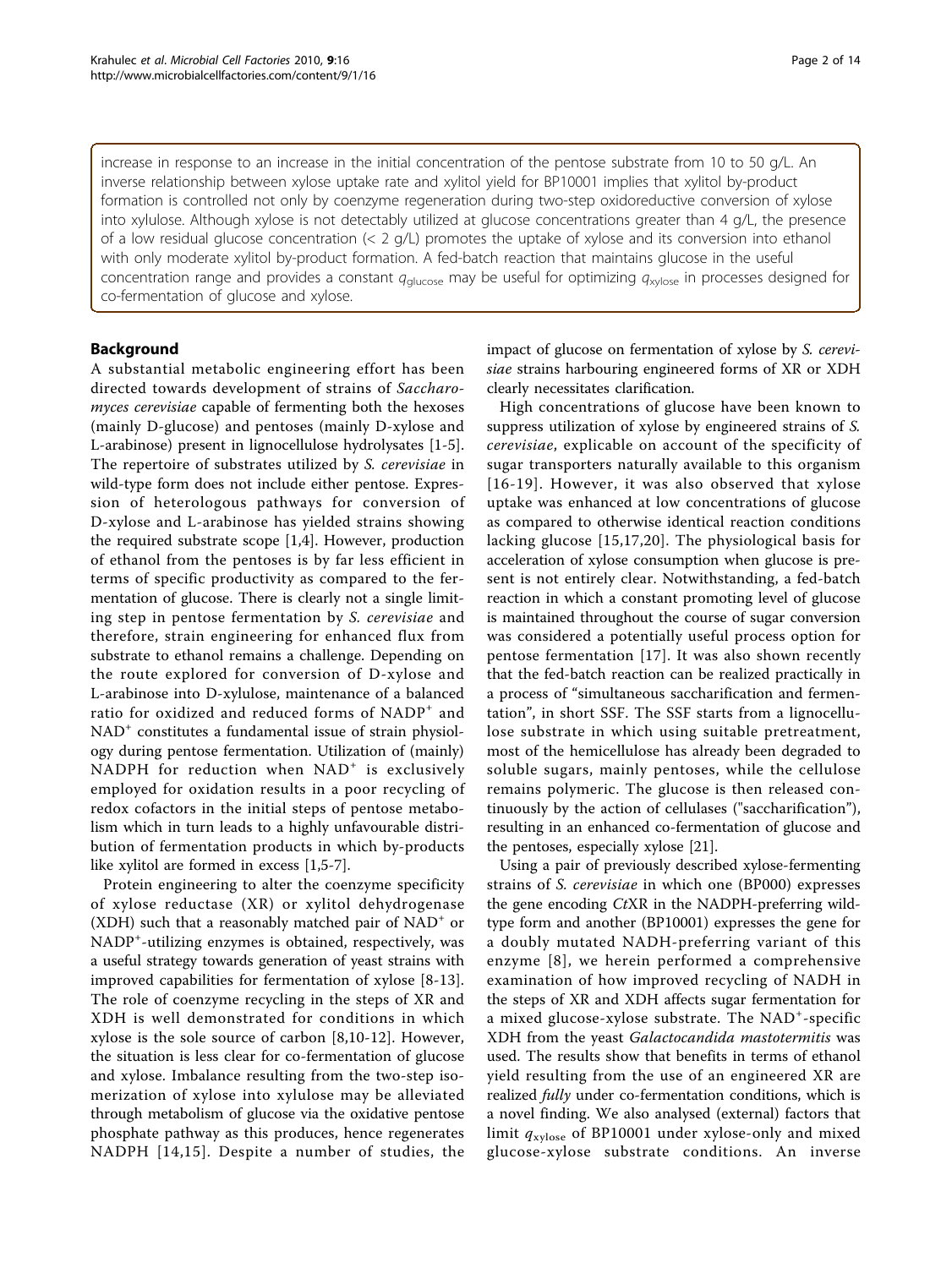<span id="page-2-0"></span>

Table 1 Physiological parameters for BP000 and BP10001 obtained from batch fermentations of a mixed glucosexylose substrate (10 g/L each)

|                              | Glucose phase <sup>b</sup> |                 | Xylose phase <sup>d</sup> |         |
|------------------------------|----------------------------|-----------------|---------------------------|---------|
|                              | <b>BP000</b>               | BP10001         | <b>BP000</b>              | BP10001 |
| $q$ [g/g CDW/h] <sup>a</sup> | 3.0                        | 2.9             | 0.05                      | 0.05    |
| $Y_{ethanol}$ [g/g]          | 0.36                       | 0.36            | 0.23                      | 0.30    |
| $Y_{xy\text{litol}}$ [g/g]   | 0.006                      | ND <sup>c</sup> | 0.36                      | 0.26    |
| $Y_{\text{alvcerol}}$ [g/g]  | 0.12                       | 0.11            | 0.072                     | 0.023   |
| $Y_{\text{acetate}}$ [g/g]   | 0.009                      | 0.010           | 0.028                     | 0.044   |
| C-recovery [%]               | 101                        | 97              | 108                       | 107     |
|                              |                            |                 |                           |         |

a)  $q_{\text{glucose}}$  and  $q_{\text{xylose}}$  were determined from data acquired in the first 6 h of the glucose phase and in the first 50 h of the xylose phase respectively. S.D.s on uptake rates were ≤ 12%;

b) Yield coefficients (g/g glucose and xylose consumed) were calculated using data obtained after a reaction time of 6 h. Except for  $Y_{xy|itol}$  where calculation of S.D. was not applicable, S.D.s were  $\leq$  14%.

c) ND - not detectable

d) Yield coefficients (g/g xylose consumed) represent mean values for the initial 100 hours of the xylose utilization phase. S.D.s were  $\leq 11\%$ .

relationship between xylose uptake rate and yield of xylitol is suggested for BP10001 (see Figure 1 and later in text), supporting conceptually novel thinking that coenzyme regeneration is per se not sufficient to prevent the by-product formation completely. We further show using a new design of fed-batch reaction that glucose  $(< 2 \text{ g/L})$  can be used to substantially enhance the xylose uptake of BP10001.

#### Results

Anaerobic conversion of a mixed glucose-xylose substrate Figure [2](#page-3-0) shows time courses of fermentation of a mixed glucose-xylose substrate (10 g/L each) by BP000 (panels A,B) and BP10001 (panels C,D). Both strains used the two substrates sequentially, glucose prior to xylose (Figure [2A,C](#page-3-0)). For reason of clarity, the glucose consumption phase of the fermentation by BP000 and BP10001 is depicted in Figures [2B](#page-3-0) and [2D](#page-3-0), respectively, separated from the corresponding xylose consumption phase. Physiological parameters calculated from the data are summarized in Table 1. Closed carbon balances for conversion of glucose and xylose indicate that the yield coefficients for product formation from each of the two sugars are internally consistent.

With the exception that a tiny amount of xylitol was produced by BP000 during the "glucose phase", the performance of the two yeast strains in glucose fermentation was identical within limits of experimental error. However, use of BP10001 resulted in enhanced ethanol production from xylose (~30%) as compared to BP000. In the "xylose phase" of the fermentation, formation of xylitol and glycerol was decreased by about 28% and 68%, respectively. Acetate formation occurred at a very low level in each strain. It was increased by  $\sim$  57% in BP10001 as compared to BP000. While at face value, this difference in acetate yield would seem to hint at a substantial physiological distinction between BP000 and BP10001, it is important to consider that  $Y_{\text{acetate}}$  for both strains varied, with no recognisable trend, between 0.02 and 0.05 in different experimental settings (e.g. shake flask, bioreactor, substrate concentration) (see refs [[8](#page-12-0),[9](#page-12-0)]. and this work). Although we cannot, therefore, offer an explanation for the variability of  $Y_{\text{acetate}}$  at this time, we do believe that the observed acetate formation is not a clear and interpretable reporter of metabolic consequences resulting from the change in XR coenzyme specificity between BP000 and BP10001.

#### Effect of a high xylose uptake on performance of strain BP10001

In a previous study of xylose fermentation by BP10001, a yield coefficient of 0.19 g/g was reported for xylitol which is much lower than  $Y_{xylitol}$  in Table 1. Besides use of a mixed glucose-xylose substrate here while pure xylose was applied in the earlier work, the initial uptake rate (24 hours) in this study (0.05 g/g CDW/h) differed from the one found previously (~0.10 g/g CDW/h). To determine the uptake rate and xylitol yield at high xylose concentrations, we performed a batch fermentation experiment in which 50 g/L xylose was used as the substrate. The results are shown in Figure [3A](#page-3-0) and physiological para-meters are summarized in Table [2](#page-4-0).  $Y_{\text{ethanol}}$  and  $Y_{\text{xylitol}}$ (over ~120 hours) were identical within limits of error to the corresponding yield coefficients obtained when using 20 g/L xylose. However,  $Y_{\text{glycerol}}$  increased with fermentation time from 0.025 g/g (18 h) to 0.038 g/g (116 h) and was overall higher than the glycerol yield seen in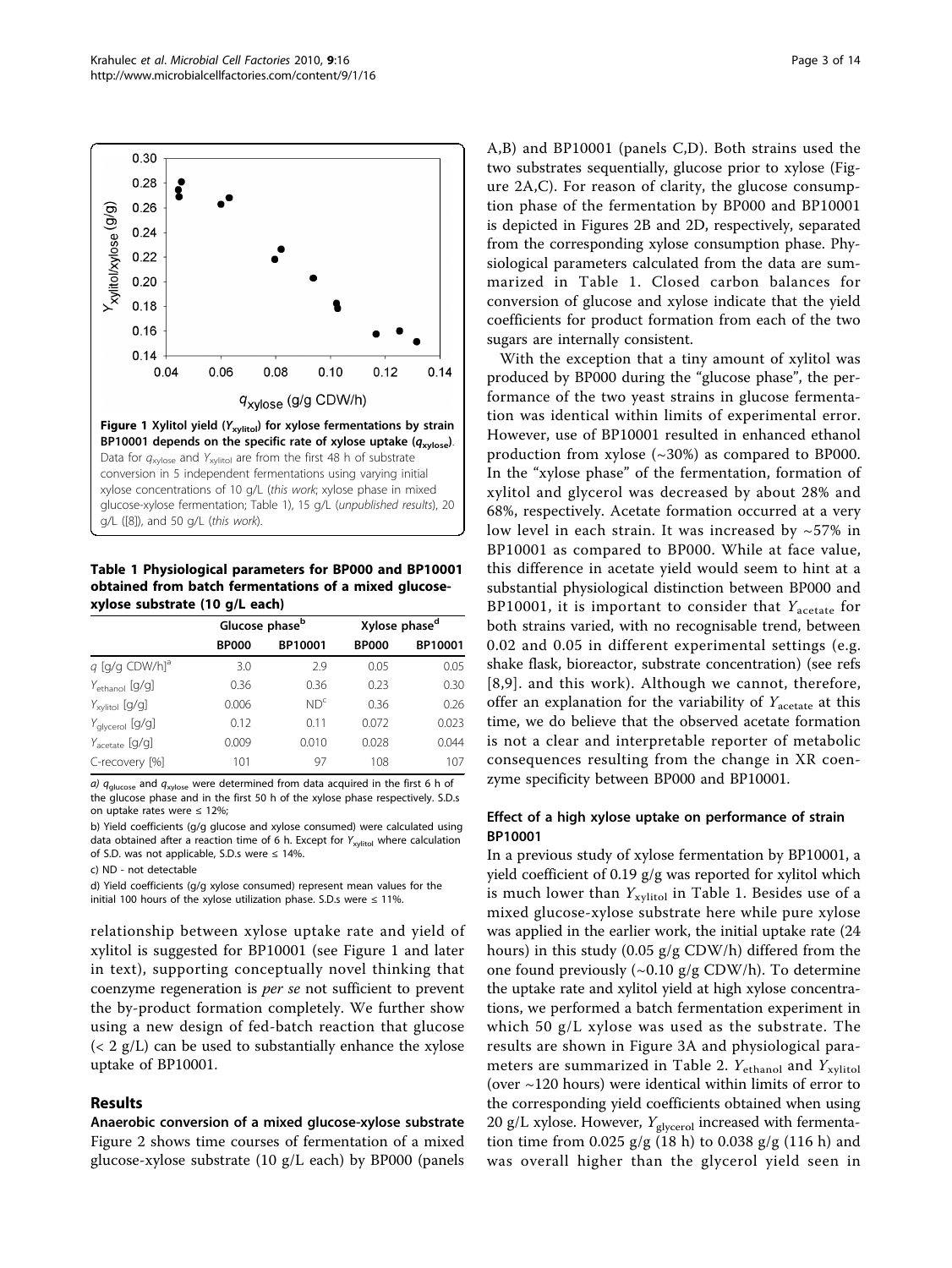

<span id="page-3-0"></span>

(empty squares), glycerol (stars) and CDW (empty diamonds).



fermentations using 20 g/L xylose (0.021 g/g) [[8](#page-12-0)]. Data from xylose fermentations at 10 g/L (Table [1](#page-2-0)) and 50 g/L (Table [2\)](#page-4-0) suggest that the specific xylose uptake rate increases, about threefold, in response to a fivefold change in the initial xylose concentration (see Additional file [1](#page-11-0)). Moreover, five independent xylose fermentations starting with different initial xylose concentrations (10 to 50 g/L), including experiments from a previous study with BP10001 [[8\]](#page-12-0), indicate an inverse correlation between the specific rate of xylose uptake in the range of 0.05 - 0.12  $g/g$  CDW/h and the xylitol yield (0.28  $g/g$  - 0.15  $g/g$ ) (Figure [1](#page-2-0)).

The decrease in  $q_{\text{xylose}}$  that occurs in the course of xylose consumption (Figure 3B) may be a consequence of depletion of the xylose substrate. It was confirmed that neither BP10001 nor BP000 lost a substantial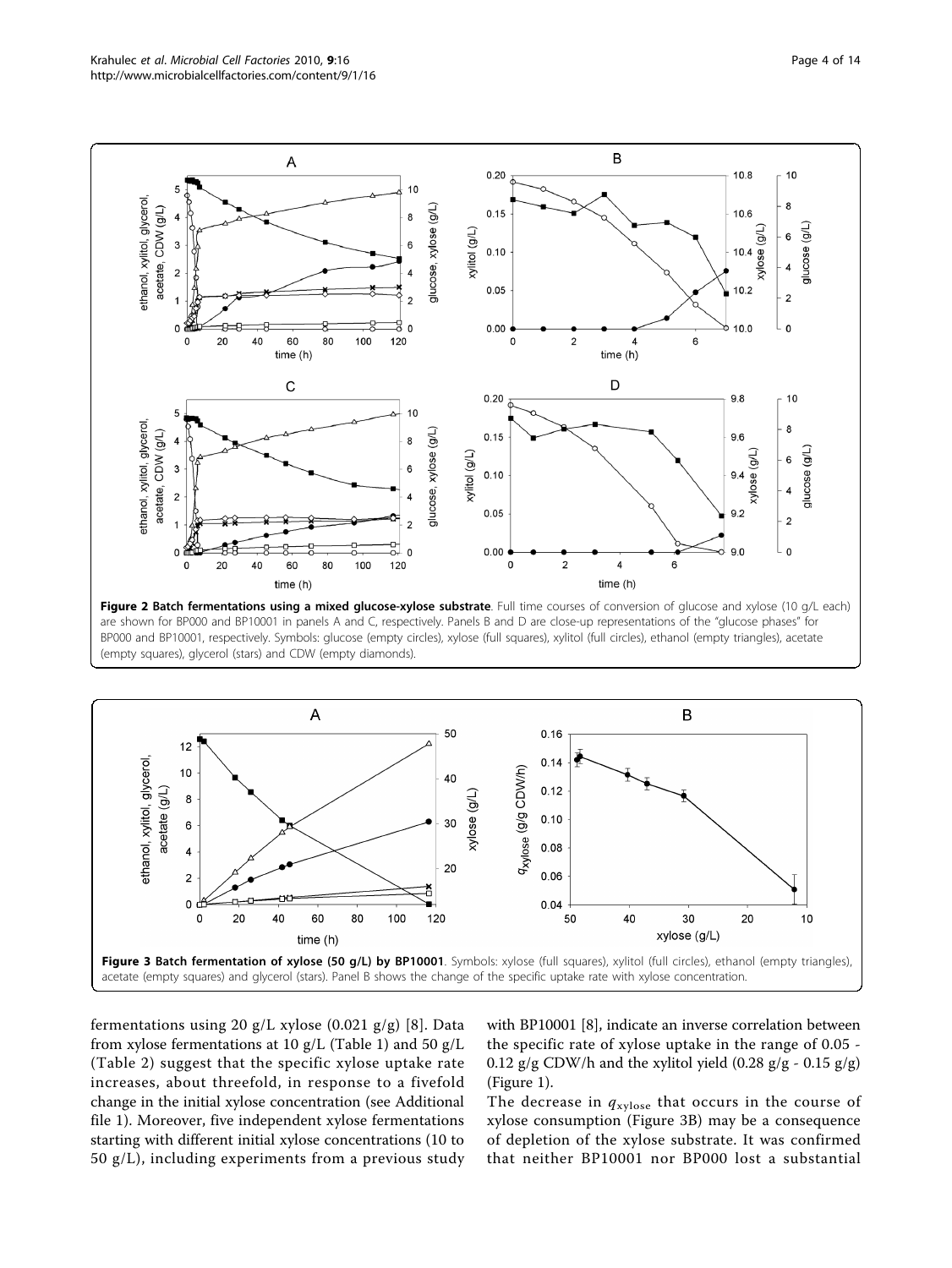<span id="page-4-0"></span>Table 2 Physiological parameters for BP10001 under different fermentation conditions

|                                                      | Xylose Batch | Glucose<br>Fed-Batch | Glucose/Xylose<br><b>Fed-Batch</b> |
|------------------------------------------------------|--------------|----------------------|------------------------------------|
| <i>q</i> <sub>glucose</sub> [g/g CDW/h] <sup>a</sup> |              | 0.79                 | 0.65                               |
| $q_{\mathrm{xylose}}$ [g/g CDW/h] <sup>a</sup>       | 0.14         |                      | $0.30 - 0.19$ <sup>c</sup>         |
| $Y_{ethanol}$ [g/g] <sup>b</sup>                     | 0.33         | 0.39                 | 0.38                               |
| $Y_{xy$ litol [g/g] <sup>b</sup>                     | 0.17         |                      | $0.05/0.19^{d}$                    |
| $Y_{\text{glyceroI}}$ [g/g] <sup>b</sup>             | 0.038        | 0.070                | 0.029                              |
| $Y_{\text{acetate}}$ [g/g] <sup>b</sup>              | 0.023        | < 0.001              | < 0.001                            |
| C-recovery [%]                                       | 99           | 100                  | 94                                 |

a) Uptake rates were determined from data acquired in the first 20 h. S.D.s on uptake rates were < 10%.

b) Yield coefficients (g/g sugar consumed) were calculated using data after a reaction time of 120 h (batch) or 20 h (fed batch). S.D.s were < 10% (except  $Y_{\text{alvcerol}}$ : < 20%).  $Y_{\text{acetate}}$  in fed-batch reactions was too low for an S.D. to be determined.

c)  $q_{xylose}$  decreased over the initial 20 hours of fermentation (see also Figure 5B).

d) Yield coefficients are based on either the sum of consumed glucose and xylose or on consumed xylose alone.

amount (< 25%) of cell viability, measured as colony forming units in samples taken over time, during xylose fermentation for up to 120 h. It was likewise found (data not shown) that the activities of xylose reductase, xylitol dehydrogenase and xylulose kinase in crude S. cerevisiae cell extracts did not change significantly over time, implying that the observed decrease in  $q_{\text{xylose}}$ does not result because of inactivation of enzymes involved in the initial steps of xylose assimilation. In fact, the value for  $q_{\text{xvlose}}$  of about 0.05 g/g CDW/h at 12 g/L xylose (Figure [3B](#page-3-0); after 120 hours) agrees very well with the  $q_{\text{xylose}}$ -xylose correlation shown in Additional file [1](#page-11-0). However, one has to consider that loss of  $q_{\text{xvlose}}$ after extended fermentation times is probably a complex phenomenon, which in addition to the effect of substrate depletion could also report on the inhibition by fermentation products as well as on overall changes in cell physiology due to incubation under non-growth conditions.

#### Effect of low glucose levels on the xylose uptake rate

Figure 4 shows the change in  $q_{\text{xylose}}$  in the transient phase of a mixed sugar substrate fermentation by BP10001 and BP000 (Figure [2\)](#page-3-0) where after depletion of about 60% of the initial glucose concentration, xylose starts to become co-utilized with glucose. The results reveal that  $q_{\text{xylose}}$  was raised to a detectable level at glucose concentrations lower than 4 g/L. Interestingly, when the glucose concentration further dropped to below 2 g/L,  $q_{xylose}$  reached a value substantially higher than the reference uptake rate  $({\sim}0.05 \text{ g/g CDW/h at}$ 10 g/L xylose) measured under conditions when only xylose was present. We emphasize that determination of  $q_{\text{xylose}}$  in the presence of glucose must be done with



caution, considering that the analysis necessitates measurement of small changes in the concentration of xylose and the number of data points that can be collected in the relevant "window" of glucose concentrations is clearly limited. However, the findings suggest that control of the glucose concentration in a range where  $q_{\text{xylose}}$  is positively affected might be a useful strategy to improve the productivity of ethanol production from xylose by BP10001.

# Fed-batch process maintaining a low glucose concentration throughout the course of xylose conversion

A fed-batch process was designed in which  $q_{\text{glucose}}$  was constant  $({\sim}0.7 \text{ g/g CDW/h})$  and the concentration of glucose was maintained at a level  $(< 0.3$  g/L) known from Figure 4 to enhance  $q_{\text{xylose}}$ . The required glucose feed  $(F_t)$  was controlled as described under Methods.

Figure [5A](#page-5-0) shows relevant product time courses from the fed-batch experiment, and Table 2 summarizes physiological parameters calculated from the data. Results from a control experiment in which the glucose feed constituted the sole source of carbon are also shown in Table 2. Figure [5B](#page-5-0) shows that  $q_{xylose}$  decreased over time from an initial value of  $\sim$ 0.30 g/g CDW/h (at 48 g/ L xylose) to  $\sim 0.19$  g/g CDW/h (at 35 g/L xylose) after 20 h. Gradual depletion of xylose in the course of the fed-batch process (Figure [5A](#page-5-0)) may be partly responsible for the observed drop of  $q_{xylose}$ . Despite this decrease,  $q_{\text{xylose}}$  was always larger than the reference value of  $q_{\text{xy}}$ . lose (0.14 g/g CDW/h at 48 g/L xylose; 0.12 g/g CDW/h at 30 g/L xylose) from the fermentation in which xylose was the sole carbon source.  $Y_{\text{xvlitol}}$  was constantly at a low level (0.19  $\pm$  0.02 g/g xylose) throughout the course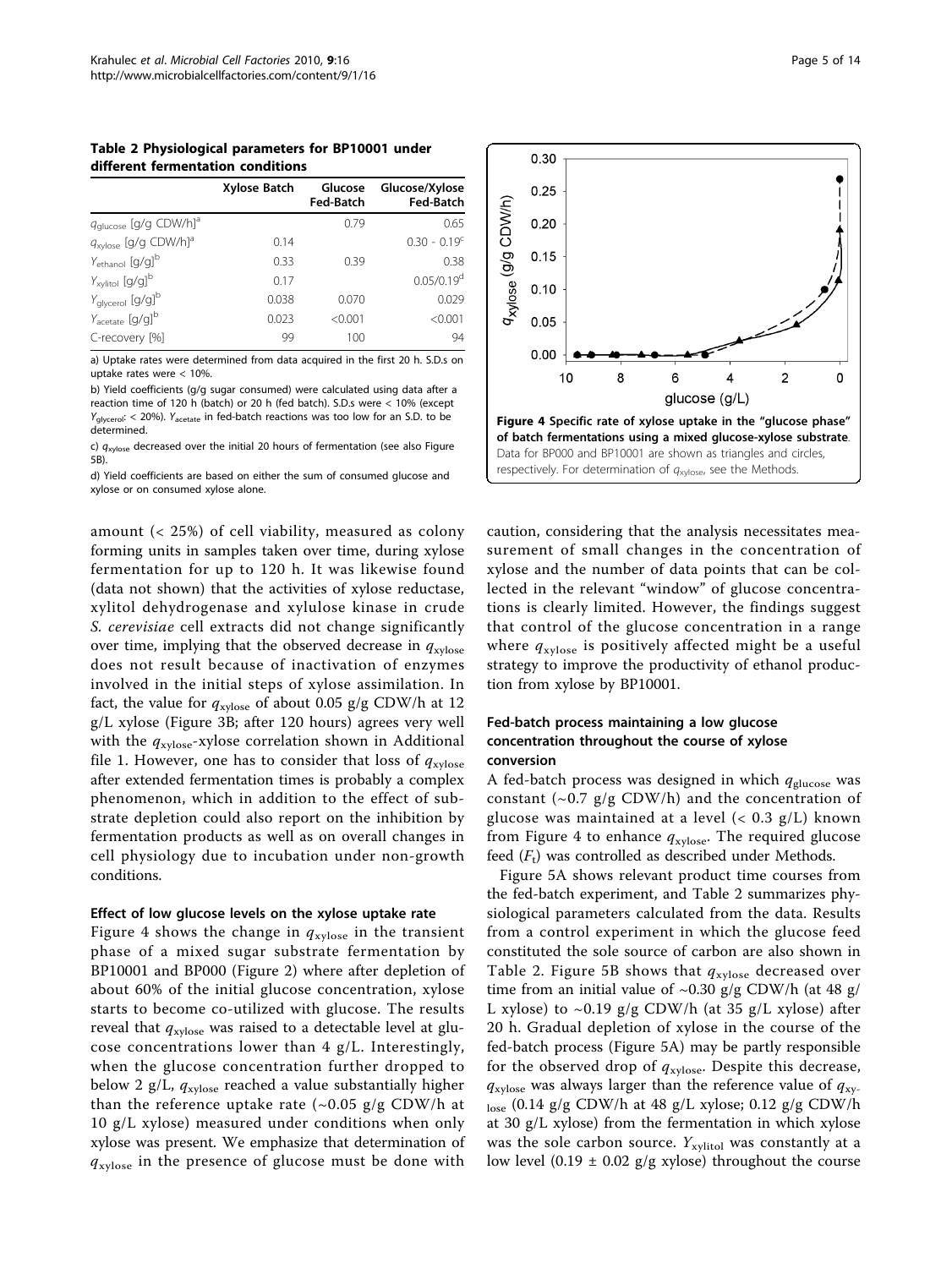<span id="page-5-0"></span>of the fed-batch reaction, indicating that the xylitol yield was independent of  $q_{\text{xvlose}}$  under these conditions. Note that Figure [1](#page-2-0) is consistent with these observations as it suggests that  $Y_{\text{xvlitol}}$  levels out at high  $q_{\text{xvlose}}$ . The difference between  $Y_{\text{xvlitol}} \approx 0.15 \text{ g/g} \text{ xylose}$ ) expected from Figure [1](#page-2-0) and the measured data might be ascribed to co-utilization of glucose and xylose in the fed-batch reaction. Small amounts of extracellular succinate  $(Y =$ 0.002 g/g sugar) and lactate ( $Y = 0.012$  g/g sugar) were also formed in the reaction. Comparison of the total amount glucose and xylose utilized after 20 hours reveals that about 28 sugar mol% were derived from xylose.

#### Flux balance analysis (FBA)

The analysis was performed using a constrained genome-scale metabolic model of S. cerevisiae that included the steps catalyzed by XR and XDH (see the Methods for details). The purpose of the FBA was to obtain a detailed interpretation of the physiological response of BP10001 to a change in external substrate conditions and to determine the effect of cosubstrate usage by XR on the overall metabolism. Results of the FBA were in excellent agreement with the observed distribution of extracellular fermentation products and therefore verify the internal consistency of the experimental data applied in the analysis. Figure [6](#page-6-0) shows the flux distribution in the central carbon metabolism of BP10001 under conditions used in the fed-batch fermentations (glucosexylose; glucose alone) and in the batch conversion of xylose. Additional file [2](#page-11-0) gives a complete summary of the flux calculations. Production of fumarate, which was not analyzed in the experiments described, was a requirement of the metabolic flux model to account for biomass formation during fermentation of glucose. Literature shows that fumarate and some malate is formed from glucose in anaerobic culture of S. cerevisiae [[22](#page-12-0)]. Interestingly, therefore, the model did not predict malate production except for conditions in which during conversion of glucose-xylose and xylose alone, it was assumed that XR utilizes only NADPH (see Figure [6](#page-6-0)). FBA in which the rates of substrate uptake and product release were used as constant parameters gave yield coefficients for biomass formation from glucose ( $Y_{XS}$  = 0.045) and glucose-xylose ( $Y_{\text{XS}} = 0.086$ ) that were significantly lower than the corresponding coefficients measured experimentally (Additional file [3](#page-11-0)). When instead  $q_{ethanol}$  (glucose-xylose) or  $q_{CO}$ , (glucose) was allowed to be variable, the model predictions were in excellent agreement with the observed  $Y_{\text{XS}}$  values (Additional file [3](#page-11-0)). The corresponding estimates for  $q_{ethanol}$  and  $q_{CO}$ , still agreed with the measured values within the limits of experimental error (see Additional file [3](#page-11-0)).

Consistent with observations, the model did not predict biomass formation for the fermentation using xylose as the sole carbon source. Using  $q_{CO}$  as the objective function for FBA, formation of extracellular products was well accounted for by the model. When alternatively  $q_{ethanol}$  was employed as objective function, the calculated value of 0.050 g/g CDW/h for  $q_{\text{ethanol}}$  (equivalent to  $Y_{\text{ethanol}} = 0.37$  g/g) was unrealistically high, and it was confirmed by the experiment that  $q_{CO}$ , was greater than  $q_{ethanol}$  (Additional file [3\)](#page-11-0).

The calculated flux distribution in the central carbon metabolism of BP10001 for conditions of the glucose fed-batch is in excellent agreement with findings of others, applying different approaches of FBA (genomescale metabolic model [\[23\]](#page-12-0); central-carbon metabolic models [[14,24](#page-12-0)]; METAFOR-<sup>13</sup>C-constraint metabolic flux ratio analysis [\[25](#page-12-0)]) to S. cerevisiae fermenting glucose as the limiting substrate. The reader is referred to Additional file [2](#page-11-0) for a complete summary. However, by



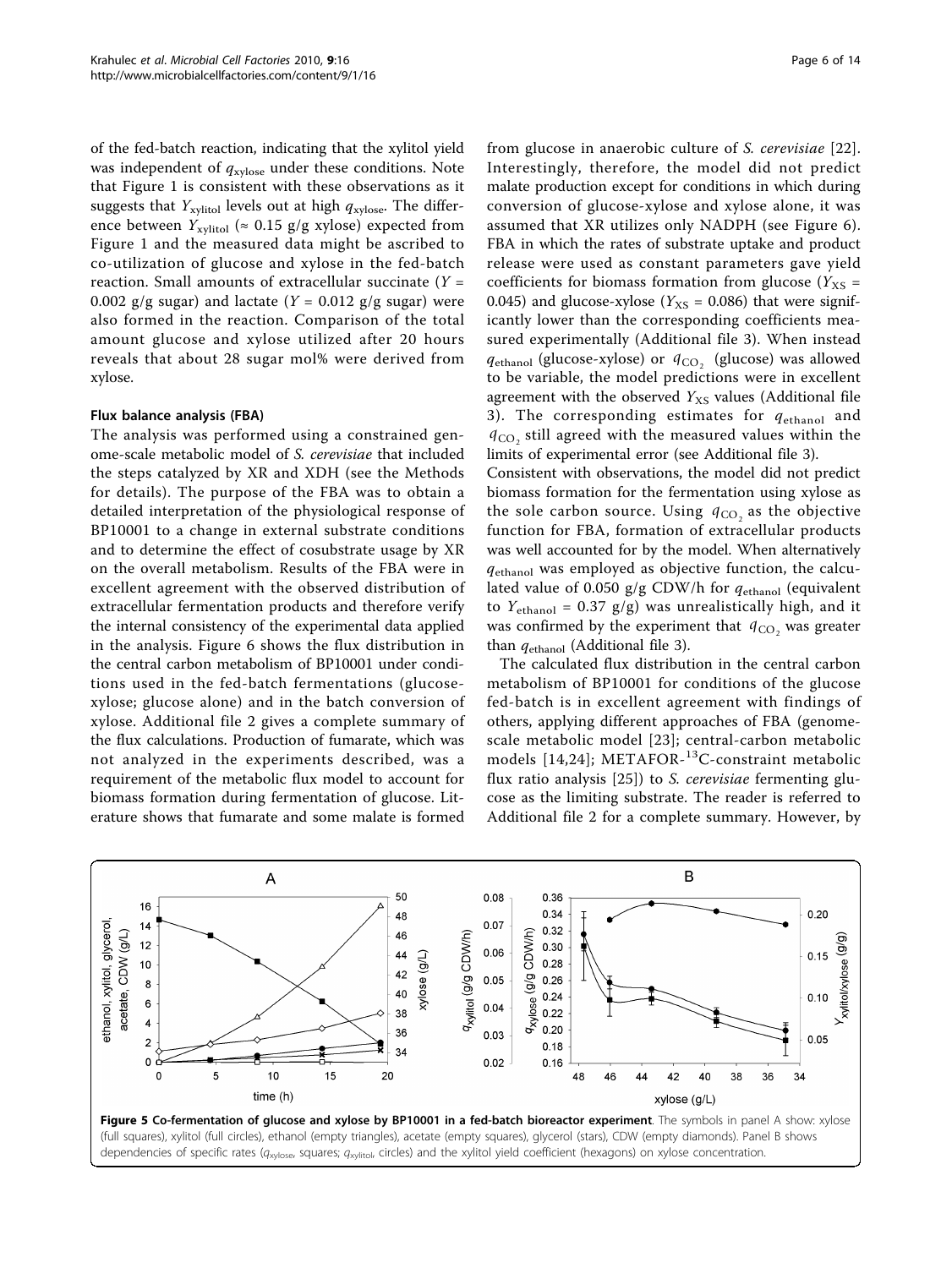<span id="page-6-0"></span>

way of comparison, the flux of glucose entering the oxidative pentose phosphate pathway (this work: 0.057 mol/mol; FBA from literature: 0.016 - 0.06 mol/mol; METAFOR: 0.05 mol/mol) and the flux from cytosolic pyruvate to oxalacetate (this work: 0.084 mol/mol; FBA from literature: 0.034 - 0.085 mol/mol; METAFOR: 0.05 mol/mol) validate the results of FBA performed herein.

The metabolic flux model could tolerate a surprisingly broad range of coenzyme preferences of the doubly mutated XR. Unless "forced" to use NADPH for xylose reduction, the model would always employ NADH in the XR reaction. Very interestingly, therefore, the acceptable range of NADPH compared with NADH usage by the enzyme was clearly dependent on the fermentation conditions used. When xylose served as the sole source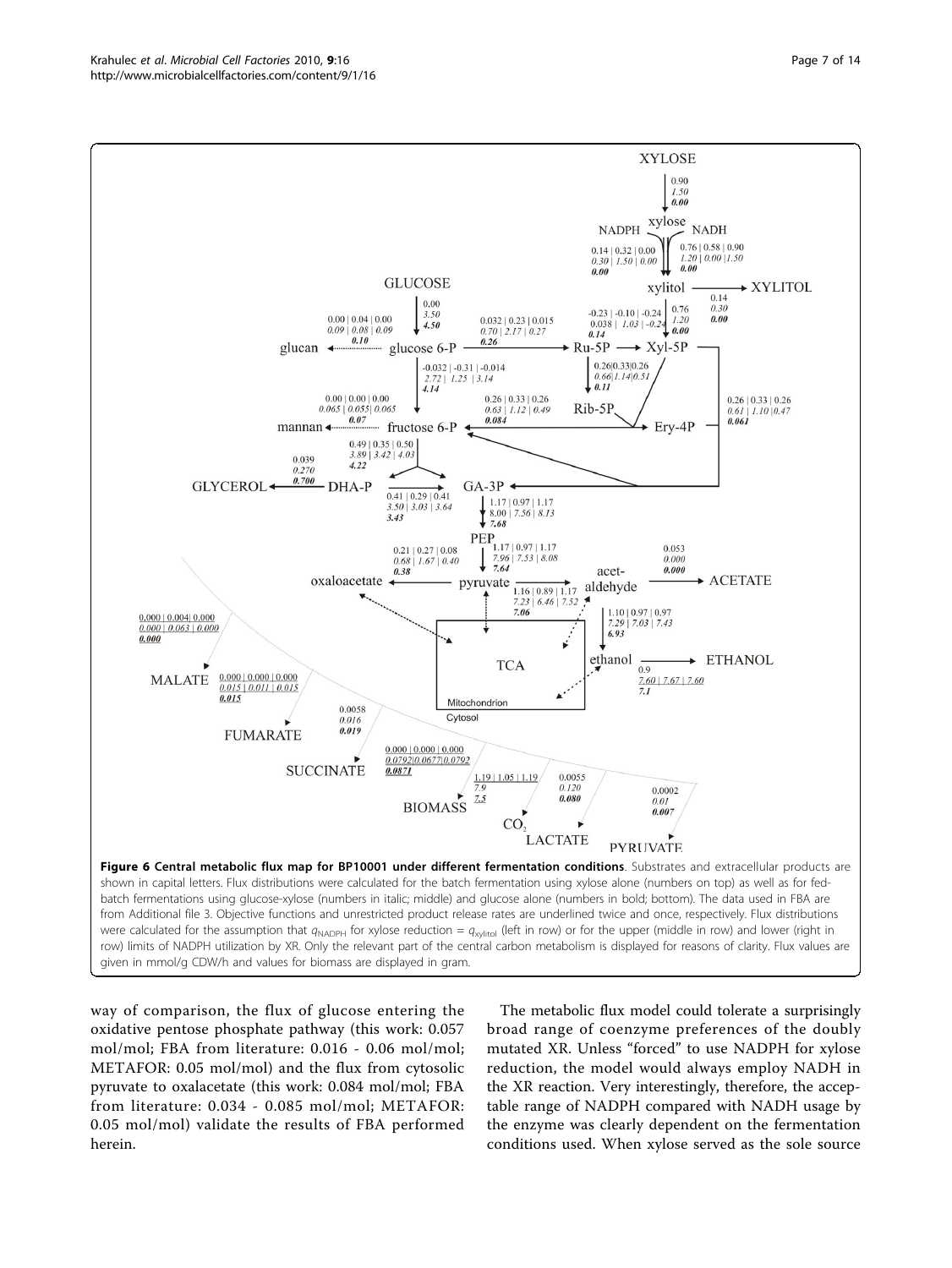of carbon, it was predicted that XR could use between no and 36% NADPH for xylose reduction, with the remainder of the total xylose consumed being derived from the NADH-dependent reaction. Note that the "physiological" specificity of XR thus implied (rate- $N_{\rm ADPH}/\text{rate}_{\rm NADH} \leq 0.53$ ) is in useful agreement with data from in vitro characterization of the isolated enzyme [\[26\]](#page-12-0). It is striking that the model was almost insensitive to variable coenzyme usage by XR when glucose-xylose was employed as the substrate. XR could use between 0 and 86% NADPH without affecting the patterns of extracellular metabolites and biomass. A coenzyme preference of XR exceeding 86% NADPH, however, resulted in a decrease in biomass yield, maximally 15% when xylose reduction took place as a strictly NADPH-dependent reaction. These results imply that FBA cannot be used to determine NADPH compared with NADH utilization by XR under the *in vivo* conditions unless further constraints are applied in the analysis. Figure [6](#page-6-0) shows results of FBA for conditions corresponding to the upper and lower limits of XR coenzyme preference. A third flux distribution is displayed in Figure [6](#page-6-0) which is based on FBA made with the assumption that  $q_{xylitol}$  equals  $q_{NADPH}$  of the XR reaction. Using this additional constraint, the predicted specificity of XR (NADPH/NADH) is  $~0.2$ , an almost perfect reflection of the biochemical properties of the enzyme [\[26\]](#page-12-0).

# **Discussion**

Novel and generally relevant findings for the xylose-fermenting S. cerevisiae strain BP10001 are: a direct correlation showing that  $q_{xy\text{litol}}$  decreases in response to an increase in  $q_{xylose}$ ; high tolerance of a genome-scale metabolic flux model of S. cerevisiae to large variations in the usage of NADPH and NADH for xylose reduction; strong evidence that the mutated XR (from C. tenuis) works as a NADH-dependent reductase under the physiological reaction conditions. Furthermore, a detailed analysis of glucose-xylose co-fermentation by BP10001 is presented.

# Fermentation of mixed glucose-xylose substrates by BP000 and BP10001

The largely sequential utilization of substrates, glucose prior to xylose, by BP000 and BP10001 is in agreement with previous studies of xylose-fermenting strains of S. cerevisiae and is thought to reflect, among other effects, the substrate selectivity of the transport systems involved in uptake of the two sugars [[17,19](#page-12-0),[27](#page-12-0),[28](#page-12-0)]. A specific xylose transport rate ( $q_{\text{TRxylose}}$ ) of about 0.8 -0.9 g/g CDW/h was previously determined for S. cerevi-siae at 20 g/L xylose [[18](#page-12-0),[29](#page-12-0)]. This  $q_{\text{TRxylose}}$  surpasses  $q_{\text{xylose}}$  for BP000 and BP10001 by one order of

magnitude, suggesting that xylose transport is not a limiting factor for the overall xylose conversion rate in the two strains under conditions where xylose is the sole carbon source. This notion is fully corroborated by findings of others, showing for recombinant yeast strains having either PUA or CEN.PK genetic background that xylose transport has little control over the xylose utilization rate unless there is substantial improvement in the rate of xylose metabolic steps located downstream of xylose uptake [[18](#page-12-0),[28](#page-12-0)-[30\]](#page-12-0). Positive effects on the distribution of fermentation products from xylose (increase in  $Y_{\text{ethanol}}$ , decrease in  $Y_{\text{xylitol}}$ ; see Table [1](#page-2-0)) that result from use of the mutated, NADH-preferring XR as compared to the NADPH-preferring wild-type enzyme were retained upon changing the reaction conditions from xylose  $(20 \text{ g/L})$  as the sole source of carbon [[8](#page-12-0)] to a mixed glucose-xylose substrate (10 g/L each; this work). However, one must exercise caution in comparing the two fermentations directly, especially in terms of  $Y_{\text{xvlitol}}$ because the  $\sim$ 2-fold enhancement of  $q_{\text{xylose}}$  resulting from a doubling of the xylose concentration from 10 g/ L to 20 g/L caused a decrease in  $Y_{\text{xvlitol}}$  by 27% from 0.26 g/g to 0.19 g/g (Table [1](#page-2-0) and [\[8\]](#page-12-0)). The clear correlation between  $Y_{\text{xylitol}}$  and  $q_{\text{xylose}}$  established for BP10001 (Figure [1\)](#page-2-0) implies that xylitol by-product formation is controlled not only by the extent to which XR is matched with XDH in respect to coenzyme usage (see later). Moreover, the results (Table [1](#page-2-0), Figure [2](#page-3-0)) validate BP10001 as a useful strain for ethanol production from mixed glucose-xylose substrates.

# Is coenzyme recycling between XR and XDH still a limiting factor for xylose fermentation by BP10001?

Despite the fact that results of FBA were inconclusive regarding the coenzyme preference of the mutated XR under physiological reaction conditions, a number of indirect experimental observations suggest that mainly NADH is used for xylose reduction. Engineered strains of S. cerevisiae expressing the genes for Pichia stiptis XR and XDH formed less xylitol when glucose-xylose was offered instead of xylose alone [\[17,31](#page-12-0)]. The lowering of  $Y_{\text{xylitol}}$  was plausibly explained as a consequence of enhanced coenzyme recycling that results because of the increased glycolytic flux when glucose is present [[31](#page-12-0)]. For BP10001, however, the xylitol yield in fed-batch co-fermentation of glucose and xylose was identical to  $Y_{\text{xvlitol}}$  of the corresponding batch reaction in which the same concentration (50 g/L) of xylose was employed as sole source of carbon. These findings would be consistent with balanced coenzyme usage by XR and XDH in BP10001.

Comparison of fed-batch fermentations using glucose and glucose-xylose as the substrate reveals a lowered yield coefficient for glycerol under conditions of the mixed sugar carbon source. Interestingly, even the total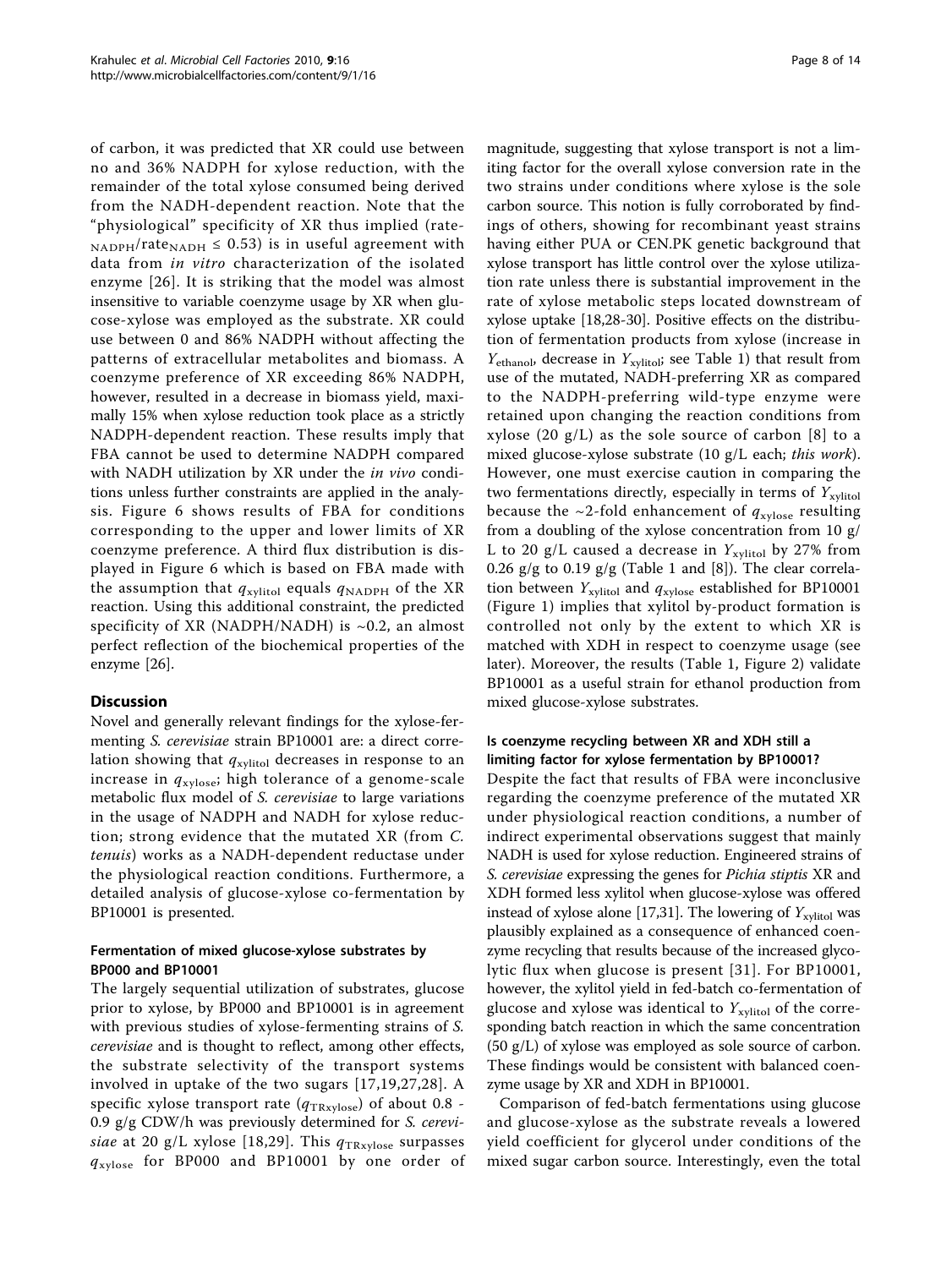amount of "redox sink" products, that is glycerol + xylitol, was smaller during utilization of glucose-xylose (~0.11 mol/mol total sugar consumed) than the glycerol produced from glucose alone  $(\sim 0.14 \text{ mol/mol})$ . The low value of  $Y_{\text{acetate}}$  (< 0.001 g/g) in either fed-batch fermentation indicates that production of NADPH via the acetate pathway was negligible. Release of  $CO<sub>2</sub>$  was similar in both fermentations, suggesting that formation of NADPH in the oxidative pentose phosphate pathway cannot have been significantly elevated in the presence of glucose-xylose as compared to glucose alone. There is, therefore, no evidence of formation of excess NADH in the conversion of xylose to xylulose by BP10001, supporting the notion that the XR used functions as an NADH-dependent enzyme in vivo.

# Novel lessons from FBA using a genome-scale metabolic model

It is interesting to compare the results of FBA for upper and lower boundary conditions with respect to the consumption of NADPH for xylose reduction (Figure [6](#page-6-0)). In the batch fermentation of xylose, usage of 36% NADPH by XR resulted in a high flux (0.3 mol/mol xylose) from pyruvate to oxalacetate. In the fed-batch co-fermentation of glucose and xylose, the assumption of a solely NADPH-dependent reaction of XR was reflected by a similarly high flux (0.33 mol/mol sugar) towards oxalacetate. The flux pyruvate $\rightarrow$  oxalacetate was decreased when it was assumed that  $q_{xy\text{it}}$  equaled  $q_{\text{NADPH}}$  in the XR reaction. The lowest flux towards oxalacetate (< 0.10 mol/mol sugar) was calculated for the condition of an NADH-specific XR. Wahlbom et al. used S. cerevisiae strain TMB 3001, which is similar to our strain BP000 in that it overexpresses genes (from P. stipitis) encoding NAD(P)H-dependent XR and NAD<sup>+</sup>-dependent XDH, and applied data from chemostat fermentations of glucose (20 g/L) and glucose-xylose (5 and 15 g/L; 10 g/L each) to FBA using a condensed metabolic model [[14](#page-12-0)]. It is unfortunately not clear how these authors handled the issue of XR coenzyme preference in the FBA. However, the flux pyruvate $\rightarrow$  oxalacetate was low (< 0.10 mol/mol sugar) for strain TMB 3001 irrespective of the substrate conditions used ([[14](#page-12-0)]) and corresponded to the flux calculated for BP10001 with the assumption of an NADH-dependent XR. Pitkänen et al. applied FBA to S. cerevisiae strain H2490 which like TMB 3001 overexpresses wild-type genes for P. stipitis XR and XDH [\[15](#page-12-0)]. Using a fixed 1:1 ratio for NADPH and NADH usage by XR, these authors calculated a similarly low flux pyruvate $\rightarrow$  oxalacetate (0.02 mol/mol) [[15](#page-12-0)]. In agreement with Wahlbom et al. [\[14](#page-12-0)], we find that the relative flux towards oxalacetate was identical for fed-batch fermentations using glucose or glucose-xylose (NADH-dependent XR).

Strains TMB 3001 [\[14](#page-12-0)] and H2490 [[15\]](#page-12-0) displayed enhanced flux through the oxidative pentose phosphate pathway when xylose was present in the medium, an effect ascribed to the requirement for regeneration of the NADPH used up in the XR reaction. Consistent with this notion, application of a mutated XR (from P. stipitis) that showed a higher preference for NADH than the wild-type enzyme [\[32](#page-12-0)], resulted in a comparatively lowered flux from glucose 6-phosphate to ribulose 5 phosphate. However, the FBA shown in Figure [6](#page-6-0) predicts that only 2 - 5 mol% of total sugar is metabolized by BP10001 via the oxidative pentose phosphate pathway when it is assumed that XR utilizes NADH only. The relative flux through the oxidative pentose phosphate pathway increases dramatically to 40% under conditions of the fed-batch co-fermentation of glucose and xylose, assuming XR to be dependent on NADPH. The relevant figure is 14% given that  $q_{\text{xylitol}}$  equaled  $q_{\text{NADPH}}$ in the XR reaction. A positive correlation between the predicted fluxes glucose 6-phosphate $\rightarrow$  ribulose 5-phosphate and pyruvate $\rightarrow$  oxalacetate was noted, probably indicating that the  $CO<sub>2</sub>$  lost in the oxidative pentose phosphate pathway is formally re-incorporated through synthesis of oxalacetate. This suggestion from FBA is very unlikely to reflect the true in vivo situation, and we conclude therefore that results in Figure [6](#page-6-0) are most consistent with an XR reaction that depends on NADH.

# Beyond coenzyme recycling: the role of  $q_{xylose}$

Figure [1](#page-2-0) implies that in BP10001, the distribution of fermentation products from xylose is favourably affected by an increase in  $q_{\text{xylose}}$ . We have shown in a recent paper that S. cerevisiae strain BP11001 expressing an engineered pair of XR (from C. tenuis) and XDH (from G. mastotermitis) having almost completely matched in vitro coenzyme specificities fermented xylose less efficiently in terms of both yield and productivity than BP10001 [[9](#page-12-0)]. The tentative explanation, now corroborated by Figure [1,](#page-2-0) was that the mutated XDH, which was just  $\sim$ 1/10 as active as the wild-type enzyme, introduced an extra kinetic bottleneck that irrespective of the presumed near-perfect recycling of NAD(P)H during conversion of xylose into xylulose caused  $Y_{\text{xylitol}}$  to increase as compared to strain BP10001 [\[9](#page-12-0)]. Like coenzyme recycling, kinetic "pull" to remove xylitol, the thermodynamically favoured intermediate product of the two-step oxidoreductive isomerization of xylose into xylulose, appears to be an additional critical factor that controls  $Y_{\text{xylitol}}$ . The importance for XDH to be present in excess ( $\geq 10$ -fold) over XR was recognized by Hahn-Hägerdal and co-workers before [\[33\]](#page-12-0).

We observed herein and in previous works that  $q_{\text{xylose}}$ decreased slowly during the course of conversion of xylose [[8](#page-12-0),[9](#page-12-0)]. Loss of cell viability and inactivation of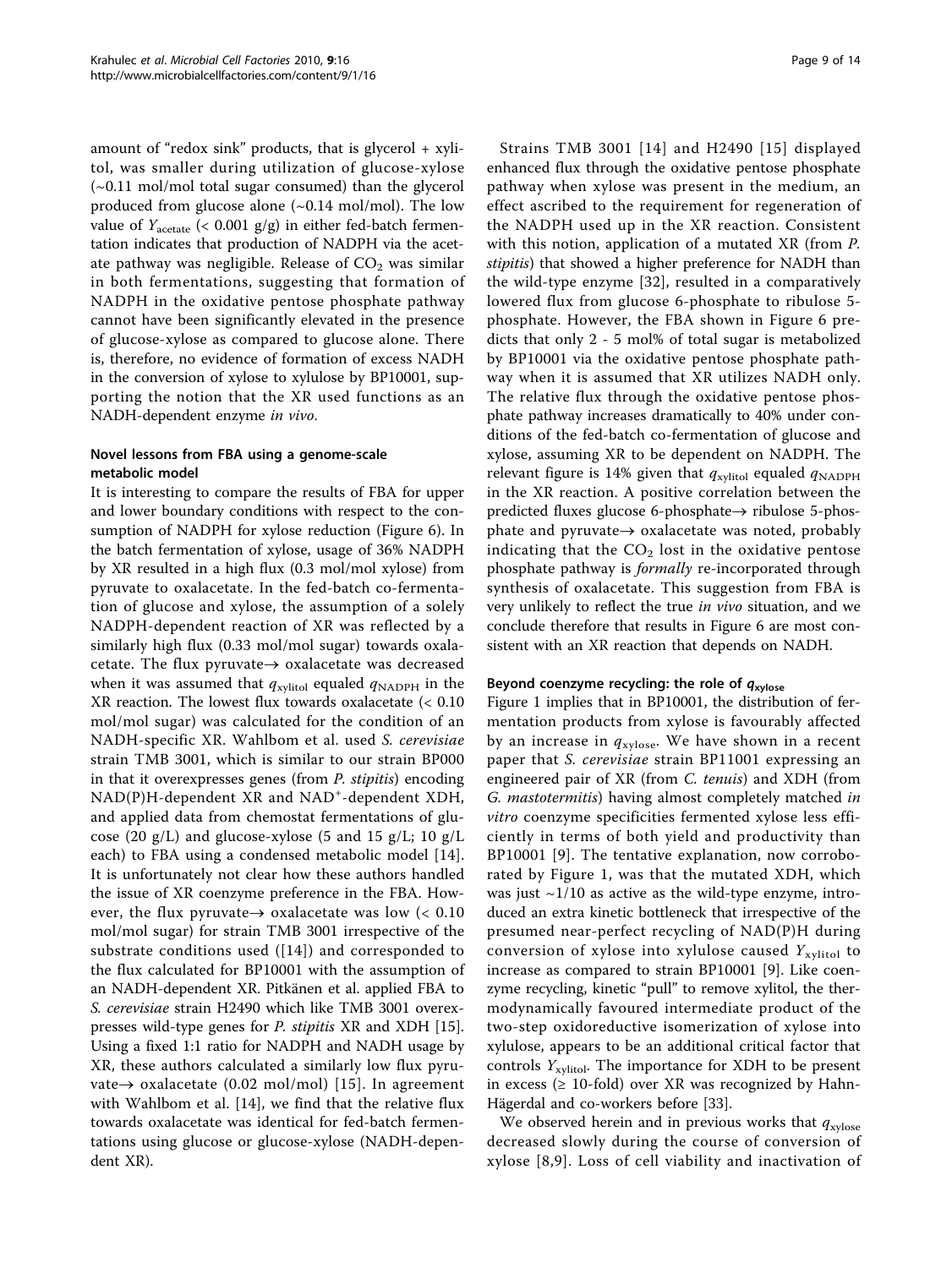xylose pathway enzymes (XR, XDH, XK) were ruled out as possible causes for the drop in xylose consumption rate (this work). Xylose transport could be an issue although there is currently no clear evidence suggesting its importance as a rate-determining factor in BP10001. A plausible, yet speculative explanation is that because of its high  $K<sub>m</sub>$  for xylose (~100 mM) [[34\]](#page-12-0), the XR is difficult to saturate with substrate and therefore becomes an increasingly less efficient catalyst for xylose reduction as the fermentation progresses. However, despite supporting findings from the work of other groups, a quantitative relationship between the level of XR activity and  $q_{\text{xvlose}}$  remains to be demonstrated [[29,35\]](#page-12-0). Notwithstanding, further optimization of xylose-fermenting strains of S. cerevisiae should consider  $q_{\text{xvlose}}$  (see below). Moreover, interpretation of experimental yield coefficients (e.g.  $Y_{\text{xvlitol}}$ ) should not disregard the possibility that observations may be complex manifestations of the combined effects of the intracellular redox balance and the substrate consumption rate.

# Enhancement of  $q_{xylose}$  at low levels of glucose: observations and process-related opportunities

Results for BP10001 confirm the notion from a number of prior studies on xylose-fermenting strains of S. cerevisiae that glucose inhibits the utilization of xylose (e.g. [[17](#page-12-0),[19](#page-12-0),[27\]](#page-12-0)). Fewer studies, however, have so far addressed the role of a low glucose level on enhancing  $q_{\text{xylose}}$  [\[15,17,20](#page-12-0)]. Measurement of xylose consumption in the presence of a small concentration of glucose presents a challenge to both the experimental set-up and the analytical tools used. Despite notable efforts (e.g. [[15](#page-12-0)]), therefore, the  $q_{\text{xylose}}$ -stimulating effect of glucose has not been fully analyzed and its occurrence is sometimes related to a glucose concentration "greater than zero". Suggestions for its molecular interpretation include the induction of relevant sugar transport proteins in S. cerevisiae at low glucose and the proposal that in order to drive xylose assimilation via the pentose phosphate pathway the cell needs to maintain a certain amount of glycolytic flux (see later) [\[17,36\]](#page-12-0).

It was determined herein from results of a controlled fed-batch fermentation in which glucose was available in a  $q_{\text{xvlose}}$ -enhancing concentration of below 0.3 g/L that xylose uptake by BP10001 was accelerated about twofold as compared to reference reaction using xylose alone. The value of 0.30  $\pm$  0.04 g/g CDW/h obtained for  $q_{\text{xvlose}}$ under the fed-batch conditions was identical with limits of error to the xylose uptake rate of 0.29 g/g CDW/h reported for strain TMB 3415 in a batch fermentation of 60 g/L xylose [\[37\]](#page-12-0). Unlike BP10001, TMB 3415 incorporates a substantial history of strain optimization including overexpression of genes encoding all enzymes of the non-oxidative pentose phosphate pathway and deletion of GRE3 (a non-specific NADPH-dependent aldose reductase that reduces xylose) [[37](#page-12-0)]. Therefore, design of process conditions could complement genetic approaches of strain engineering that aim at optimizing  $q_{\text{xylose}}$ . It is also worth noting that conditions used in the fed-batch process may not be too different from the situation encountered during SSF of pretreated lignocellulose [\[21,](#page-12-0)[38\]](#page-13-0). The often used high-temperature pretreatment at mildly acidic conditions liberates most of the xylan fraction as xylose while leaving the cellulose unhydrolysed. The relatively slow action of subsequently added cellulases provides the "glucose feed" for glucosexylose co-fermentation by the ethanologenic yeast. Innovative strategies for controlling the release of glucose in SSF include pulsed addition of substrate or feeding of cellulases [[39](#page-13-0),[40](#page-13-0)]. Maintenance of a constant glucose release rate is expected to ensure constant glucose uptake by the yeast cells, which normally do not grow in lignocellulose hydrolysates used. The fed-batch scheme developed herein presents a novel and significant addition to the overall concept of enhancing  $q_{\text{xylose}}$ by a low concentration of glucose. It is conducive to the accurate determination of  $q_{\text{xylose}}$  at a constant  $q_{\text{glucose}}$ under conditions in which yeast cells are growing. We expect that for obvious practical reasons, an initial evaluation of novel yeast strains will always be done in synthetic media based on soluble substrates. We hope therefore that others will find the results in Figure [5](#page-5-0) useful with respect to an application-oriented physiological characterization of their yeast strains. An interesting finding for BP10001 is that the molar ratio (2.6 : 1) of glucose and xylose utilized in the fed-batch fermentation nicely matches the relative content of these sugars in common lignocellulosic feedstocks (e.g. corn stover, 2.2 : 1; rice straw, 2.5 : 1 [[41](#page-13-0)]).

The results of FBA (Figure [6](#page-6-0); NADH-dependent XR) provide a useful picture about the flux changes in BP10001 that may result upon switch from xylose fermentation in batch to glucose-xylose co-fermentation in the fed-batch. The presence of a low glucose concentration is predicted to bring about substantial enhancement of flux through different steps of the pentose phosphate pathway (non-oxidative:  $\sim$  2-fold; oxidative:  $\sim$  10-fold) and glycolysis (~10-fold) as compared to xylose-only reaction conditions. Furthermore, it prevents a small "back-flux" from fructose 6-phosphate to glucose 6-phosphate, occurring when only xylose is present, from taking place. Figure [6](#page-6-0) is in line with the idea that accumulation of glycolytic and pentose phosphate intermediates facilitates "pull" of xylose into the metabolism, through the law of mass action as well as by inducing a global cellular response that affects both the level of transcription of key metabolic genes (e.g. hexose transporters [[36](#page-12-0)], glycolytic and ethanologenic enzymes [[17,](#page-12-0)[42\]](#page-13-0)) and the protein level [[20\]](#page-12-0). Studies employing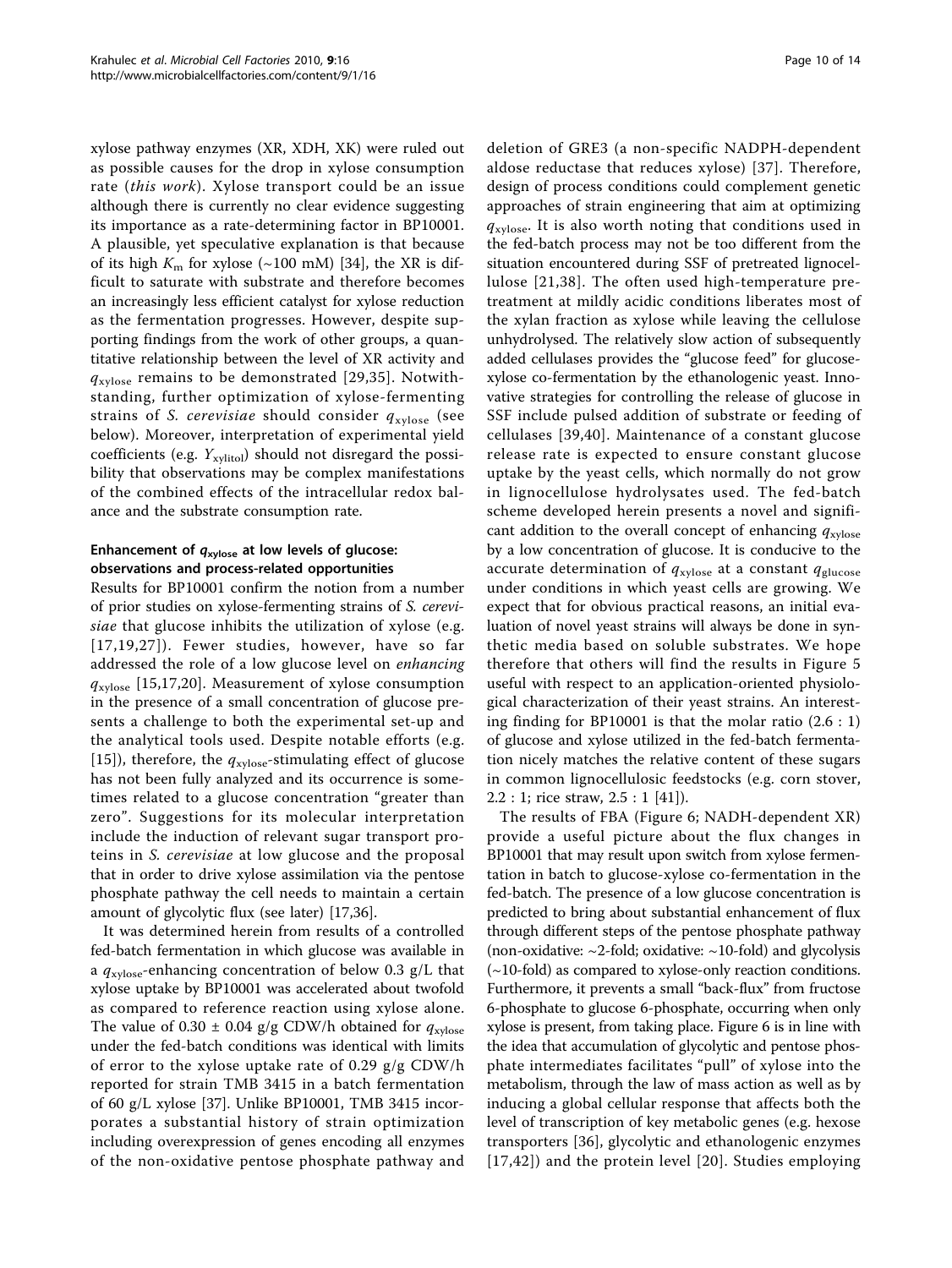various "omics" techniques have demonstrated that S. cerevisiae recognizes glucose very differently from xylose as substrate for alcoholic fermentation [[17,18,20,36,37](#page-12-0)[,43,44](#page-13-0)]. However, the major rate-limiting factors in xylose fermentation are unfortunately still elusive.

# Conclusions

Relative improvements in the distribution of fermentation products from xylose that can be directly related to a change in the coenzyme preference of XR from NADPH in BP000 to NADH in BP10001 increase in response to an increase in the initial concentration of the pentose substrate from 10 to 50 g/L. Because  $q_{\text{xvlose}}$  is also enhanced at high xylose levels, a relationship between  $q_{\text{xylose}}$  and  $Y_{\text{xy}}$ litol is therefore suggested. Although xylose is not detectably utilized by BP10001 and BP000 at glucose concentrations greater than 4 g/L, the presence of a low residual glucose concentration  $(< 2 g/L)$  promotes the uptake of xylose, with  $q_{\text{xylose}}$  being about twofold enhanced as compared to a xylose-only reference reaction. From FBA, increased flux through glycolysis and the pentose phosphate pathway could be responsible for the stimulating effect of glucose on  $q_{\text{xylose}}$ . The low-glucose conditions also facilitate xylose conversion into ethanol at only moderate xylitol by-product formation. A fed-batch reaction that maintains a constant glucose uptake rate and a low residual glucose concentration is a useful method to quantify the effect of glucose on  $q_{xylose}$ , providing relevant information for further process design.

# Methods

# **Materials**

Unless otherwise indicated, chemicals and strains were those reported elsewhere in full detail [[8](#page-12-0)]. Mineral media for shake flask precultures and bioreactor experiments were as described by Jeppsson et. al. [[11\]](#page-12-0) except that no extra riboflavin and folic acid were supplied. Ten mg/L of ergosterol, 0.42 g/L of Tween-80 and 250 μl/L of Antifoam 204 (Sigma-Aldrich, St. Louis, MO, USA) were added to media used in anaerobic reactions. Anaerobic batch and fed-batch conversions of mixed glucose and xylose substrates were carried out in a Braun Biostat CT bioreactor (Sartorius AG, Goettingen, Germany). Two six bladed disc impellers were used for stirring at 200 rpm. The ratio of impeller to reactor diameter was 0.4. The pH was kept constant at 5.0 by automatic addition of 1 M NaOH. The reactor was sparged with nitrogen at a constant flow rate of 0.65 L/ min and the temperature was kept constant at 30°C.

# Anaerobic batch and fed-batch cultivations in the bioreactor

Batch conversions in the Braun Biostat CT bioreactor were described previously in full detail [\[8](#page-12-0)]. Anaerobic batch conversion of mixed sugar substrates contained 10 g/L of xylose and 10 g/L glucose. An initial CDW of  $\sim$ 0.2 g/L was used. A batch conversion of xylose (50 g/L) was carried out using a CDW of  $\sim$ 3 g/L.

Fed-batch experiments using BP10001 were carried out in the same bioreactor operated as in the batch mode, except that the initial CDW was  $\sim$ 1 g/L. The media contained or lacked 50 g/L xylose, and glucose was supplied from an external pump (Knauer Smartline 1000, Berlin, Germany). An approximate exponential flow rate was used that ensured maintenance of a constant glucose concentration during the reaction. The required glucose feed  $(F_t)$  was controlled according to equation (1) where  $\mu_{\text{glucose}}$  is the specific growth rate,  $\Delta$ [Glc] is the difference in glucose concentration in the feed (333 g/L) and the reactor set point (~10 mg/L),  $Y_{\text{XS}}$ is the yield coefficient for biomass formation from glucose which was assumed from data in Figure [2](#page-3-0) to be 0.10 (g/g),  $X_0$  (= 1.0 g/L) and  $V_0$  (= 4.0 L) are biomass concentration and reactor volume at the time of the feed start, respectively, and  $t$  is the reaction time.

$$
F_{\rm t} = (\mu_{\rm glucose} / \Delta[\text{Glc}]\text{Y}_{\rm KS})X_0V_0 \exp(\mu_{\rm glucose}t) \tag{1}
$$

Using a reported Monod constant for S. cerevisiae fer-menting glucose (25 mg/L; [[45\]](#page-13-0)), we calculated that  $\mu_{\text{glu-}}$ cose of BP10001 should be 0.083 (1/h) under the conditions used. Note:  $\mu_{\text{max}}$  of BP10001 fermenting glucose was determined as 0.29 (1/h), and  $Y_{\text{XS}}$  from glucose was assumed to be identical under batch and fed-batch fermentation conditions [[24](#page-12-0)]. The feed solution was sparged with  $N_2$  and substrate feed over 26 h resulted in the addition of about 0.9 L volume. It was shown that the level of glucose was always below 0.3 g/L.

#### Analytic of external metabolites

Immediate work-up of samples taken from the bioreactor involved centrifugation of 1 mL of broth (10 min, 15700 g, 4°C) and storage of the supernatant at - 20°C. Cell growth was recorded as increase in optical density at 600 nm. CDW was determined as described else-where [[9\]](#page-12-0). Off gas analysis (measuring  $CO<sub>2</sub>$  and ethanol) was done using an Innova 1313 acoustic gas analyzer (Ballerup, Denmark) that was calibrated with reference gas containing  $0.1\%$  ethanol and  $5.0\%$  CO<sub>2</sub>, the remainder being N<sub>2</sub> (Linde, Stadl-Paura, Austria).

Relevant components of the culture supernatant (xylose, xylitol, glycerol, acetate, ethanol, pyruvate, succinate and lactate) were routinely analyzed by HPLC using an Aminex HPX-87H column (Biorad, Hercules, USA) according to a previously reported protocol [\[8](#page-12-0)]. Samples containing glucose and xylose were additionally measured by HPLC using an Aminex HPX-87C column (Biorad) operated at 85°C. Elution of analytes was done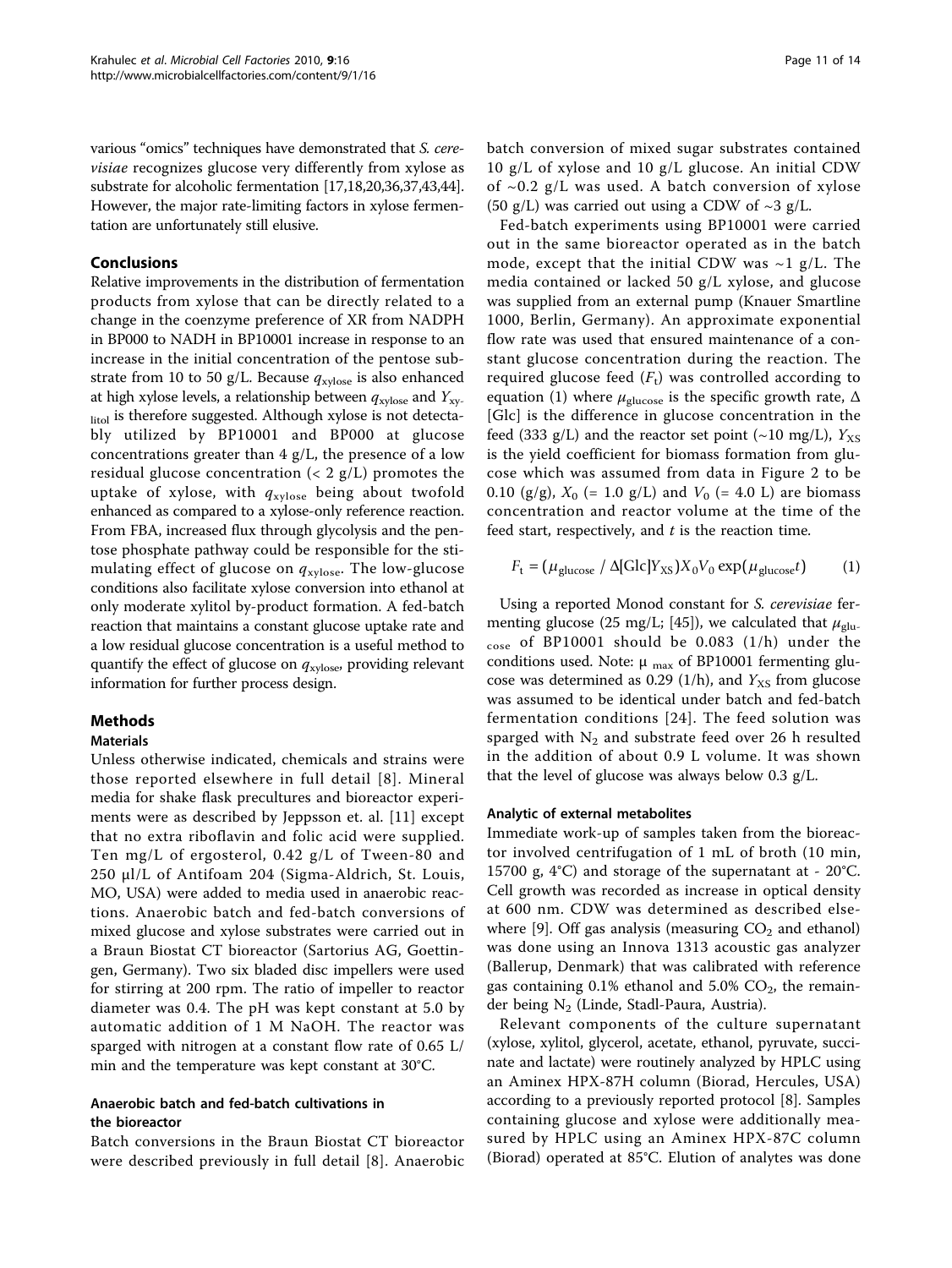<span id="page-11-0"></span>at a flow rate of 0.4 mL/min using distilled water as the mobile phase (for details on enhanced phosphate, glucose and xylose separation see Additional file 4). The residual glucose in fed-batch experiments was too low (< 0.3 g/L) to be measured by HPLC. It was therefore determined enzymatically using a glucose-UV kit from DIPROmed (Weigelsdorf, Austria). Measurements were referenced against known concentrations of glucose.

#### Constrained flux balance analysis (FBA)

Data for strain BP10001 (Additional file 3) was applied to FBA. A recently reported genome-scale metabolic model of S. cerevisiae (iLL672) was used in a slightly modified form [[46](#page-13-0)] (see Additional file 2). The model was expanded for import of xylose and export of xylitol as well as for the reactions of XR and XDH (see Figure [6\)](#page-6-0). Considering the dual coenzyme specificity of XR from C. tenuis, it was necessary to define two reactions:  $xylose + NADPH \longleftrightarrow xylitol + NADP^+; xylose +$ NADH  $\longleftrightarrow$  xylitol + NAD<sup>+</sup> [\[26](#page-12-0)]. The flux ratio for the XR reaction utilizing NADPH and NADH was varied manually between 0 (100% NADH) and 1 (100% NADPH) to define the range of XR specificity that was still compatible with the experimental observations. Results are shown for upper and lower limits of NADPH utilization as well as for assumed conditions in which the rate of NADPH consumption was equal to the rate of xylitol formation.

The flux model was constrained by eliminating (flux  $= 0$ ) for reactions reported to be inactive during fermentation of glucose and xylose. Briefly, for fed-batch reactions using glucose or glucose-xylose as substrate, CIT3, IDP2, ICL1, GND2, ADH2, NDE1, YMR118c, COX12, FDH1, 2, POX, FOX2, FAA2, INO1, YPL27w, AGX1, CTA1, CTT1, GRE2 and SFC1 [[47](#page-13-0),[48](#page-13-0)] were not considered. For the batch fermentation of xylose, ACS1, CYB2, BTS1, PHO89, JEN1 were additionally eliminated [[49,50](#page-13-0)]. Unless mentioned otherwise, all specific rates in Additional file 3 were fixed in the optimization. Biomass and  $CO<sub>2</sub>$  were used as objective functions for fed-batch and batch fermentations, respectively, and linear optimization was carried out with the LINDO API 5.0 solver. Rates of formation of fumarate and malate were estimated by the solver because no experimental data were available for these products.

# Calculations

For batch fermentations, the yield coefficients were calculated from analyte concentrations measured in g/L. Data for  $CO<sub>2</sub>$  and ethanol carried out with the bioreactor off-gas were normalized to 1 L of fermentation broth, considering the volume change due to withdrawal of samples. The carbon balance was calculated by taking all measured compounds (external metabolites, biomass,  $CO<sub>2</sub>$  and ethanol in off-gas) into account. A value of 26.4 g/C-mol biomass [[51\]](#page-13-0) was used to calculate the amount of carbon transformed into biomass. Glucose and xylose uptake rates as well as product formation rates were determined by plotting concentrations against reaction time. For non-growing cells (xylose as sole carbon source), data could be fit by linear equations. For growing cells (glucose-xylose), data were fit with a three-parameter exponential growth function. The first derivative of the resulting equation was used to calculate uptake and production rates at the time of withdrawal of sample, normalized with CDW.

In fed-batch fermentations, the actual reactor volume at each time of withdrawing a sample was calculated by taking account volumes of feed and added base as well as the sample volume. The total mass of each analyte (including the biomass) was determined from the actual reactor volume and the analyte concentration measured in the sample, considering the amount of analytes withdrawn with previous samples. The mass of glucose supplied was calculated from feed volume added × feed concentration of glucose. Product yields and carbon balances were calculated from mass data. Specific rates are normalized on the actual amount of CDW present at the time of withdrawing sample.

Additional file 1: Dependence of  $q_{xylose}$  on xylose concentration for strain BP10001. Data are from 5 independent fermentations using varied initial concentrations of xylose.  $q_{xylose}$  was determined from the first 48 h of substrate conversion. Xylose concentrations: 10 g/L (this work; xylose phase in mixed glucose-xylose fermentation; Table [1\)](#page-2-0), 15 g/L (unpublished results), 20 g/L ([\[8](#page-12-0)]), and 50 g/L (this work).

Additional file 2: Compilation of results from FBA.

Additional file 3: Specific uptake and release rates as well as biomass yields obtained in anaerobic batch and fed-batch fermentations using strain BP10001. Rates were determined from data acquired in the first 42 h of batch fermentation and in the first 20 h of fed-batch reactions.

Additional file 4: Optimization of the HPLC analytic procedure for determination of co-utilization of glucose and xylose. Panel A shows the refractive index trace for a sample from a typical batch fermentation (cf. Figure [2\)](#page-3-0) analyzed using the Aminex HPX-87H column. Overlapping peaks for phosphate-glucose and glucose-xylose are clearly recognized. Therefore, this method was unsuitable for determination of sugar consumption in the phase of the fermentation where glucose and xylose are utilized simultaneously. Determination of  $q_{xy\text{lose}}$  besides the larger  $q_{\text{glucose}}$  was not reliable. Panel B shows the improved separation when using an Aminex HPX-87C column. A concentration of phosphate of 22 mM did not interfere with determination of glucose. Xylose in a constant concentration of 10 g/L was compatible with measurement of glucose in the concentration range 1 - 10 g/L. The standard deviation on the measured xylose value was 0.02 g/L.

#### Acknowledgements

Financial support from the Austrian Science Fund FWF (P18275-B09 to BN) is gratefully acknowledged. The authors would like to thank Prof. Uwe Sauer (Institute of Molecular Systems Biology, ETH Zurich) for providing the genome-scale metabolic model of S. cerevisiae.

#### Authors' contributions

BN, MK and SK designed research; BP, KL, MW and SK performed and analyzed mixed glucose-xylose batch fermentations. KL and SK performed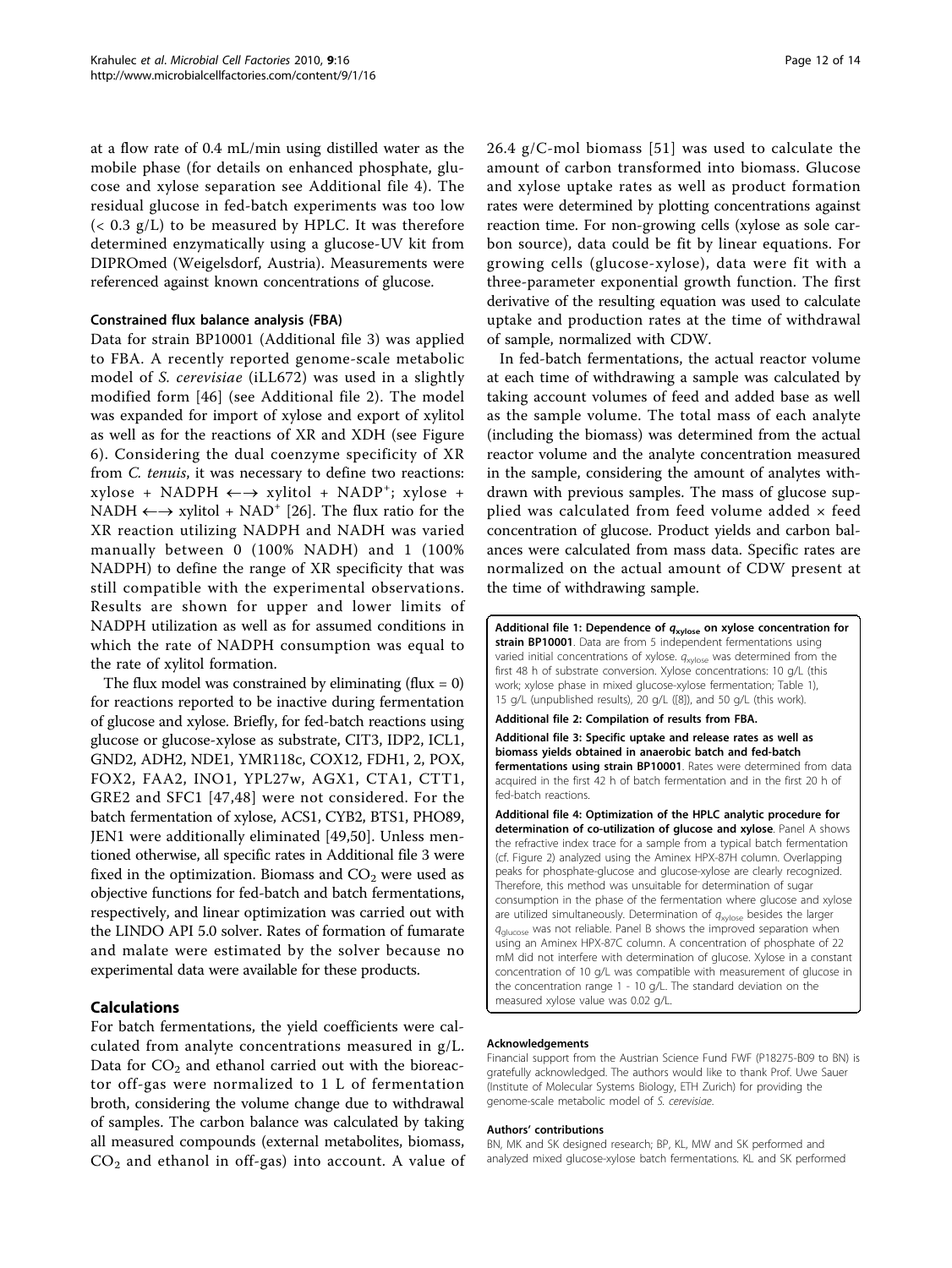<span id="page-12-0"></span>and analyzed fed-batch fermentations. MK performed flux balance analysis. BN, MK and SK wrote the paper. All authors have read and approved the final version of the manuscript.

#### Competing interests

The authors declare that they have no competing interests.

Received: 1 December 2009 Accepted: 10 March 2010 Published: 10 March 2010

#### References

- 1. Chu BC, Lee H: [Genetic improvement of](http://www.ncbi.nlm.nih.gov/pubmed/17524590?dopt=Abstract) Saccharomyces cerevisiae for [xylose fermentation.](http://www.ncbi.nlm.nih.gov/pubmed/17524590?dopt=Abstract) Biotechnol Adv 2007, 25(5):425-441.
- 2. Jeffries TW, Jin YS: [Metabolic engineering for improved fermentation of](http://www.ncbi.nlm.nih.gov/pubmed/14595523?dopt=Abstract) [pentoses by yeasts.](http://www.ncbi.nlm.nih.gov/pubmed/14595523?dopt=Abstract) Appl Microbiol Biotechnol 2004, 63(5):495-509.
- 3. Van Vleet JH, Jeffries TW: [Yeast metabolic engineering for hemicellulosic](http://www.ncbi.nlm.nih.gov/pubmed/19545992?dopt=Abstract) [ethanol production.](http://www.ncbi.nlm.nih.gov/pubmed/19545992?dopt=Abstract) Curr Opin Biotechnol 2009, 20(3):300-306.
- 4. Nevoigt E: [Progress in metabolic engineering of](http://www.ncbi.nlm.nih.gov/pubmed/18772282?dopt=Abstract) Saccharomyces [cerevisiae](http://www.ncbi.nlm.nih.gov/pubmed/18772282?dopt=Abstract). Microbiol Mol Biol Rev 2008, 72(3):379-412.
- 5. Hahn-Hägerdal B, Karhumaa K, Fonseca C, Spencer-Martins I, Gorwa-Grauslund MF: [Towards industrial pentose-fermenting yeast strains.](http://www.ncbi.nlm.nih.gov/pubmed/17294186?dopt=Abstract) Appl Microbiol Biotechnol 2007, 74(5):937-953.
- 6. Hahn-Hägerdal B, Karhumaa K, Jeppsson M, Gorwa-Grauslund MF: [Metabolic engineering for pentose utilization in](http://www.ncbi.nlm.nih.gov/pubmed/17846723?dopt=Abstract) Saccharomyces [cerevisiae](http://www.ncbi.nlm.nih.gov/pubmed/17846723?dopt=Abstract). Adv Biochem Eng Biotechnol 2007, 108:147-177.
- 7. Jeffries TW: [Engineering yeasts for xylose metabolism.](http://www.ncbi.nlm.nih.gov/pubmed/16713243?dopt=Abstract) Curr Opin Biotechnol 2006, 17(3):320-326.
- 8. Petschacher B, Nidetzky B: [Altering the coenzyme preference of xylose](http://www.ncbi.nlm.nih.gov/pubmed/18346277?dopt=Abstract) [reductase to favor utilization of NADH enhances ethanol yield from](http://www.ncbi.nlm.nih.gov/pubmed/18346277?dopt=Abstract) [xylose in a metabolically engineered strain of](http://www.ncbi.nlm.nih.gov/pubmed/18346277?dopt=Abstract) Saccharomyces cerevisiae. Microb Cell Fact 2008, 7:9.
- 9. Krahulec S, Klimacek M, Nidetzky B: [Engineering of a matched pair of](http://www.ncbi.nlm.nih.gov/pubmed/19452479?dopt=Abstract) [xylose reductase and xylitol dehydrogenase for xylose fermentation by](http://www.ncbi.nlm.nih.gov/pubmed/19452479?dopt=Abstract) [Saccharomyces cerevisiae](http://www.ncbi.nlm.nih.gov/pubmed/19452479?dopt=Abstract). Biotechnol J 2009, 4(5):684-694.
- 10. Watanabe S, Abu Saleh A, Pack SP, Annaluru N, Kodaki T, Makino K: [Ethanol](http://www.ncbi.nlm.nih.gov/pubmed/17768247?dopt=Abstract) [production from xylose by recombinant](http://www.ncbi.nlm.nih.gov/pubmed/17768247?dopt=Abstract) Saccharomyces cerevisiae [expressing protein-engineered NADH-preferring xylose reductase from](http://www.ncbi.nlm.nih.gov/pubmed/17768247?dopt=Abstract) [Pichia stipitis](http://www.ncbi.nlm.nih.gov/pubmed/17768247?dopt=Abstract). Microbiology 2007, 153(Pt 9):3044-3054.
- 11. Jeppsson M, Bengtsson O, Franke K, Lee H, Hahn-Hägerdal B, Gorwa-Grauslund MF: The expression of a Pichia stipitis [xylose reductase mutant](http://www.ncbi.nlm.nih.gov/pubmed/16372361?dopt=Abstract) [with higher](http://www.ncbi.nlm.nih.gov/pubmed/16372361?dopt=Abstract)  $K_M$  [for NADPH increases ethanol production from xylose in](http://www.ncbi.nlm.nih.gov/pubmed/16372361?dopt=Abstract) recombinant [Saccharomyces cerevisiae](http://www.ncbi.nlm.nih.gov/pubmed/16372361?dopt=Abstract). Biotechnol Bioeng 2006, 93(4):665-673.
- 12. Matsushika A, Watanabe S, Kodaki T, Makino K, Inoue H, Murakami K, Takimura O, Sawayama S: [Expression of protein engineered NADP](http://www.ncbi.nlm.nih.gov/pubmed/18751695?dopt=Abstract) [+-dependent xylitol dehydrogenase increases ethanol production from](http://www.ncbi.nlm.nih.gov/pubmed/18751695?dopt=Abstract) [xylose in recombinant](http://www.ncbi.nlm.nih.gov/pubmed/18751695?dopt=Abstract) Saccharomyces cerevisiae. Appl Microbiol Biotechnol 2008, 81(2):243-255.
- 13. Hou J, Shen Y, Li XP, Bao XM: [Effect of the reversal of coenzyme](http://www.ncbi.nlm.nih.gov/pubmed/17651216?dopt=Abstract) [specificity by expression of mutated](http://www.ncbi.nlm.nih.gov/pubmed/17651216?dopt=Abstract) Pichia stipitis xylitol dehydrogenase in recombinant [Saccharomyces cerevisiae](http://www.ncbi.nlm.nih.gov/pubmed/17651216?dopt=Abstract). Lett Appl Microbiol 2007, 45(2):184-189.
- 14. Wahlbom CF, Eliasson A, Hahn-Hägerdal B: [Intracellular fluxes in a](http://www.ncbi.nlm.nih.gov/pubmed/11135198?dopt=Abstract) [recombinant xylose-utilizing](http://www.ncbi.nlm.nih.gov/pubmed/11135198?dopt=Abstract) Saccharomyces cerevisiae cultivated [anaerobically at different dilution rates and feed concentrations.](http://www.ncbi.nlm.nih.gov/pubmed/11135198?dopt=Abstract) Biotechnol Bioeng 2001, 72(3):289-296.
- 15. Pitkänen JP, Aristidou A, Salusjärvi L, Ruohonen L, Penttilä M: [Metabolic flux](http://www.ncbi.nlm.nih.gov/pubmed/12749841?dopt=Abstract) [analysis of xylose metabolism in recombinant](http://www.ncbi.nlm.nih.gov/pubmed/12749841?dopt=Abstract) Saccharomyces cerevisiae [using continuous culture.](http://www.ncbi.nlm.nih.gov/pubmed/12749841?dopt=Abstract) Metab Eng 2003, 5(1):16-31.
- 16. Meinander NQ, Hahn-Hägerdal B: [Influence of cosubstrate concentration](http://www.ncbi.nlm.nih.gov/pubmed/9143128?dopt=Abstract) [on xylose conversion by recombinant, XYL1-expressing](http://www.ncbi.nlm.nih.gov/pubmed/9143128?dopt=Abstract) Saccharomyces cerevisiae [: a comparison of different sugars and ethanol as cosubstrates.](http://www.ncbi.nlm.nih.gov/pubmed/9143128?dopt=Abstract) Appl Environ Microbiol 1997, 63(5):1959-1964.
- 17. Meinander NQ, Boels I, Hahn-Hägerdal B: Fermentation of xylose/glucose mixtures by metabolically engineered Saccharomyces cerevisiae strains expressing XYL1 and XYL2 from Pichia stipitis with and without overexpression of TAL1. Bioresour Technol 1999, 68(1):79-87.
- 18. Kötter P, Ciriacy M: Xylose fermentation by Saccharomyces cerevisiae. Appl Microbiol Biotechnol 1993, 38(6):776-783.
- 19. Kuyper M, Hartog MM, Toirkens MJ, Almering MJ, Winkler AA, van Dijken JP, Pronk JT: [Metabolic engineering of a xylose-isomerase-expressing](http://www.ncbi.nlm.nih.gov/pubmed/15691745?dopt=Abstract)

Saccharomyces cerevisiae [strain for rapid anaerobic xylose fermentation.](http://www.ncbi.nlm.nih.gov/pubmed/15691745?dopt=Abstract) FEMS Yeast Res 2005, 5(4-5):399-409.

- 20. Souto-Maior AM, Runquist D, Hahn-Hägerdal B: [Crabtree-negative](http://www.ncbi.nlm.nih.gov/pubmed/19560495?dopt=Abstract) [characteristics of recombinant xylose-utilizing](http://www.ncbi.nlm.nih.gov/pubmed/19560495?dopt=Abstract) Saccharomyces cerevisiae. J Biotechnol 2009, 143(2):119-123.
- 21. Olofsson K, Bertilsson M, Lidén G: [A short review on SSF an interesting](http://www.ncbi.nlm.nih.gov/pubmed/18471273?dopt=Abstract) [process option for ethanol production from lignocellulosic feedstocks.](http://www.ncbi.nlm.nih.gov/pubmed/18471273?dopt=Abstract) Biotechnol Biofuels 2008, 1(1):7.
- 22. Verduyn C, Postma E, Scheffers WA, van Dijken JP: [Physiology of](http://www.ncbi.nlm.nih.gov/pubmed/1975265?dopt=Abstract) Saccharomyces cerevisiae [in anaerobic glucose-limited chemostat](http://www.ncbi.nlm.nih.gov/pubmed/1975265?dopt=Abstract) [cultures.](http://www.ncbi.nlm.nih.gov/pubmed/1975265?dopt=Abstract) J Gen Microbiol 1990, 136(3):395-403.
- 23. Nookaew I, Jewett MC, Meechai A, Thammarongtham C, Laoteng K, Cheevadhanarak S, Nielsen J, Bhumiratana S: [The genome-scale metabolic](http://www.ncbi.nlm.nih.gov/pubmed/18687109?dopt=Abstract) model iIN800 of Saccharomyces cerevisiae [and its validation: a scaffold to](http://www.ncbi.nlm.nih.gov/pubmed/18687109?dopt=Abstract) [query lipid metabolism.](http://www.ncbi.nlm.nih.gov/pubmed/18687109?dopt=Abstract) BMC Syst Biol 2008, 2:71.
- 24. Nissen TL, Schulze U, Nielsen J, Villadsen J: [Flux distributions in anaerobic,](http://www.ncbi.nlm.nih.gov/pubmed/9025295?dopt=Abstract) [glucose-limited continuous cultures of](http://www.ncbi.nlm.nih.gov/pubmed/9025295?dopt=Abstract) Saccharomyces cerevisiae. Microbiology 1997, 143(Pt 1):203-218.
- 25. Jouhten P, Rintala E, Huuskonen A, Tamminen A, Toivari M, Wiebe M, Ruohonen L, Penttilä M, Maaheimo H: [Oxygen dependence of metabolic](http://www.ncbi.nlm.nih.gov/pubmed/18613954?dopt=Abstract) [fluxes and energy generation of](http://www.ncbi.nlm.nih.gov/pubmed/18613954?dopt=Abstract) Saccharomyces cerevisiae CEN.PK113-1A. BMC Syst Biol 2008, 2:60.
- 26. Petschacher B, Nidetzky B: Engineering Candida tenuis [Xylose reductase](http://www.ncbi.nlm.nih.gov/pubmed/16204564?dopt=Abstract) [for improved utilization of NADH: antagonistic effects of multiple side](http://www.ncbi.nlm.nih.gov/pubmed/16204564?dopt=Abstract) [chain replacements and performance of site-directed mutants under](http://www.ncbi.nlm.nih.gov/pubmed/16204564?dopt=Abstract) [simulated in vivo conditions.](http://www.ncbi.nlm.nih.gov/pubmed/16204564?dopt=Abstract) Appl Environ Microbiol 2005, 71(10):6390-6393.
- 27. Madhavan A, Tamalampudi S, Srivastava A, Fukuda H, Bisaria VS, Kondo A: [Alcoholic fermentation of xylose and mixed sugars using recombinant](http://www.ncbi.nlm.nih.gov/pubmed/19125247?dopt=Abstract) Saccharomyces cerevisiae [engineered for xylose utilization.](http://www.ncbi.nlm.nih.gov/pubmed/19125247?dopt=Abstract) Appl Microbiol Biotechnol 2009, 82(6):1037-1047.
- Hamacher T, Becker J, Gárdonyi M, Hahn-Hägerdal B, Boles E: [Characterization of the xylose-transporting properties of yeast hexose](http://www.ncbi.nlm.nih.gov/pubmed/12213924?dopt=Abstract) [transporters and their influence on xylose utilization.](http://www.ncbi.nlm.nih.gov/pubmed/12213924?dopt=Abstract) Microbiology 2002, 148(Pt 9):2783-2788.
- 29. Gárdonyi M, Jeppsson M, Lidén G, Gorwa-Grauslund MF, Hahn-Hägerdal B: [Control of xylose consumption by xylose transport in recombinant](http://www.ncbi.nlm.nih.gov/pubmed/12701148?dopt=Abstract) [Saccharomyces cerevisiae](http://www.ncbi.nlm.nih.gov/pubmed/12701148?dopt=Abstract). Biotechnol Bioeng 2003, 82(7):818-824.
- Kuyper M, Toirkens MJ, Diderich JA, Winkler AA, van Dijken JP, Pronk JT: [Evolutionary engineering of mixed-sugar utilization by a xylose](http://www.ncbi.nlm.nih.gov/pubmed/15949975?dopt=Abstract)fermenting [Saccharomyces cerevisiae](http://www.ncbi.nlm.nih.gov/pubmed/15949975?dopt=Abstract) strain. FEMS Yeast Res 2005, 5(10):925-934.
- 31. Karhumaa K, Fromanger R, Hahn-Hägerdal B, Gorwa-Grauslund MF: [High](http://www.ncbi.nlm.nih.gov/pubmed/16977466?dopt=Abstract) [activity of xylose reductase and xylitol dehydrogenase improves xylose](http://www.ncbi.nlm.nih.gov/pubmed/16977466?dopt=Abstract) [fermentation by recombinant](http://www.ncbi.nlm.nih.gov/pubmed/16977466?dopt=Abstract) Saccharomyces cerevisiae. Appl Microbiol Biotechnol 2007, 73(5):1039-1046.
- 32. Bengtsson O, Hahn-Hägerdal B, Gorwa-Grauslund MF: [Xylose reductase](http://www.ncbi.nlm.nih.gov/pubmed/19416504?dopt=Abstract) from Pichia stipitis [with altered coenzyme preference improves ethanolic](http://www.ncbi.nlm.nih.gov/pubmed/19416504?dopt=Abstract) [xylose fermentation by recombinant](http://www.ncbi.nlm.nih.gov/pubmed/19416504?dopt=Abstract) Saccharomyces cerevisiae. Biotechnol Biofuels 2009, 2:9.
- 33. Eliasson A, Hofmeyr JS, Pedler S, Hahn-Hägerdal B: The xylose reductase/ xylitol dehydrogenase/xylulokinase ratio affects product formation in recombinant xylose-utilising Saccharomyces cerevisiae. Enzyme Microb Technol 2001, 29(4-5):288-297.
- 34. Petschacher B, Leitgeb S, Kavanagh KL, Wilson DK, Nidetzky B: [The](http://www.ncbi.nlm.nih.gov/pubmed/15320875?dopt=Abstract) coenzyme specificity of Candida tenuis [xylose reductase \(AKR2B5\)](http://www.ncbi.nlm.nih.gov/pubmed/15320875?dopt=Abstract) [explored by site-directed mutagenesis and X-ray crystallography.](http://www.ncbi.nlm.nih.gov/pubmed/15320875?dopt=Abstract) Biochem J 2005, 385(Pt 1):75-83.
- 35. Matsushika A, Sawayama S: [Efficient bioethanol production from xylose](http://www.ncbi.nlm.nih.gov/pubmed/18930011?dopt=Abstract) by recombinant Saccharomyces cerevisiae [requires high activity of xylose](http://www.ncbi.nlm.nih.gov/pubmed/18930011?dopt=Abstract) [reductase and moderate xylulokinase activity.](http://www.ncbi.nlm.nih.gov/pubmed/18930011?dopt=Abstract) J Biosci Bioeng 2008, 106(3):306-309.
- Sedlak M, Ho NW: [Characterization of the effectiveness of hexose](http://www.ncbi.nlm.nih.gov/pubmed/15197732?dopt=Abstract) [transporters for transporting xylose during glucose and xylose co](http://www.ncbi.nlm.nih.gov/pubmed/15197732?dopt=Abstract)[fermentation by a recombinant](http://www.ncbi.nlm.nih.gov/pubmed/15197732?dopt=Abstract) Saccharomyces yeast. Yeast 2004, 21(8):671-684.
- 37. Runquist D, Hahn-Hägerdal B, Bettiga M: [Increased expression of the](http://www.ncbi.nlm.nih.gov/pubmed/19778438?dopt=Abstract) [oxidative pentose phosphate pathway and gluconeogenesis in](http://www.ncbi.nlm.nih.gov/pubmed/19778438?dopt=Abstract) [anaerobically growing xylose-utilizing](http://www.ncbi.nlm.nih.gov/pubmed/19778438?dopt=Abstract) Saccharomyces cerevisiae. Microb Cell Fact 2009, 8:49.